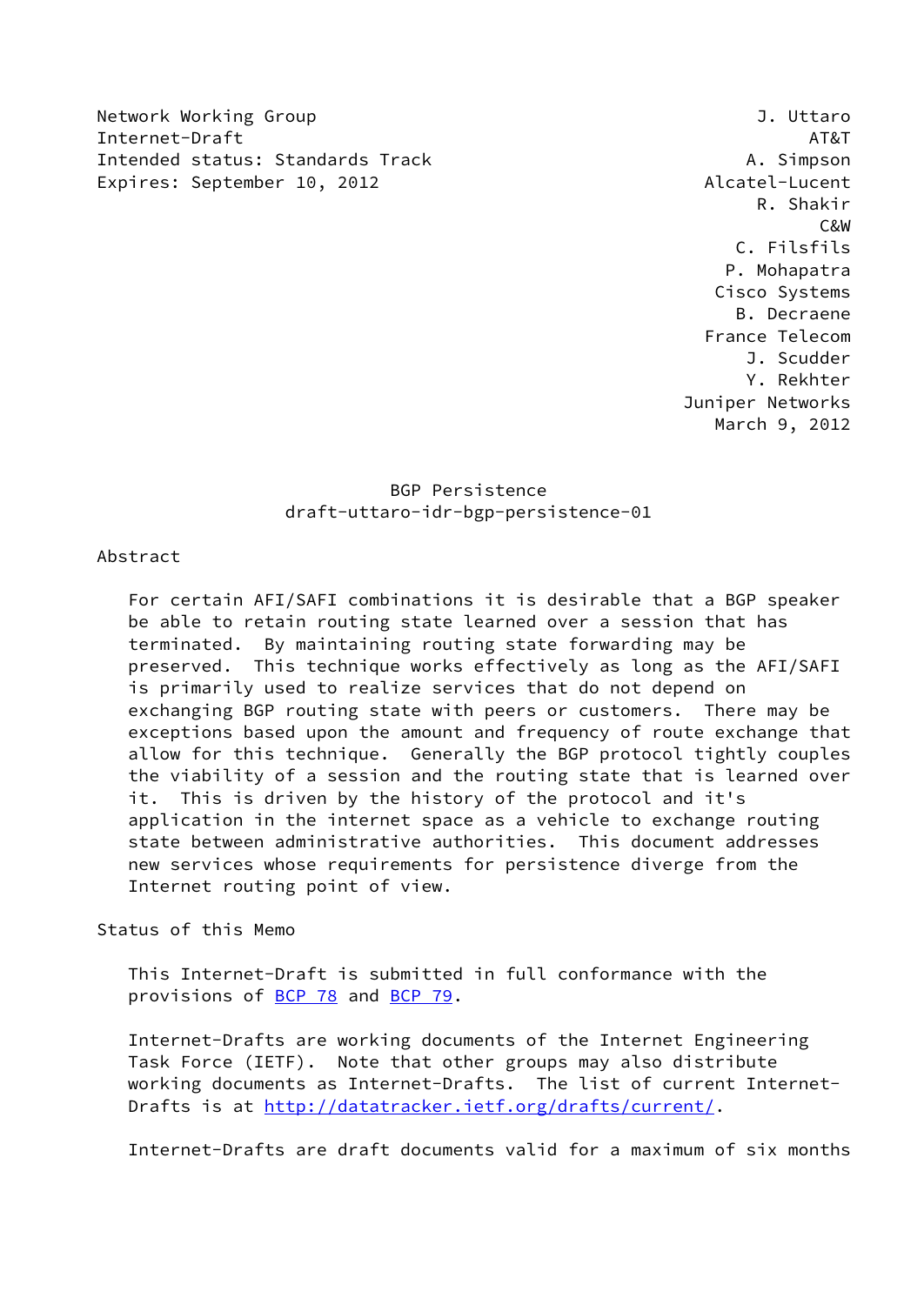and may be updated, replaced, or obsoleted by other documents at any time. It is inappropriate to use Internet-Drafts as reference material or to cite them other than as "work in progress."

This Internet-Draft will expire on September 10, 2012.

Copyright Notice

 Copyright (c) 2012 IETF Trust and the persons identified as the document authors. All rights reserved.

This document is subject to **[BCP 78](https://datatracker.ietf.org/doc/pdf/bcp78)** and the IETF Trust's Legal Provisions Relating to IETF Documents [\(http://trustee.ietf.org/license-info](http://trustee.ietf.org/license-info)) in effect on the date of publication of this document. Please review these documents carefully, as they describe your rights and restrictions with respect to this document. Code Components extracted from this document must include Simplified BSD License text as described in Section 4.e of the Trust Legal Provisions and are provided without warranty as described in the Simplified BSD License.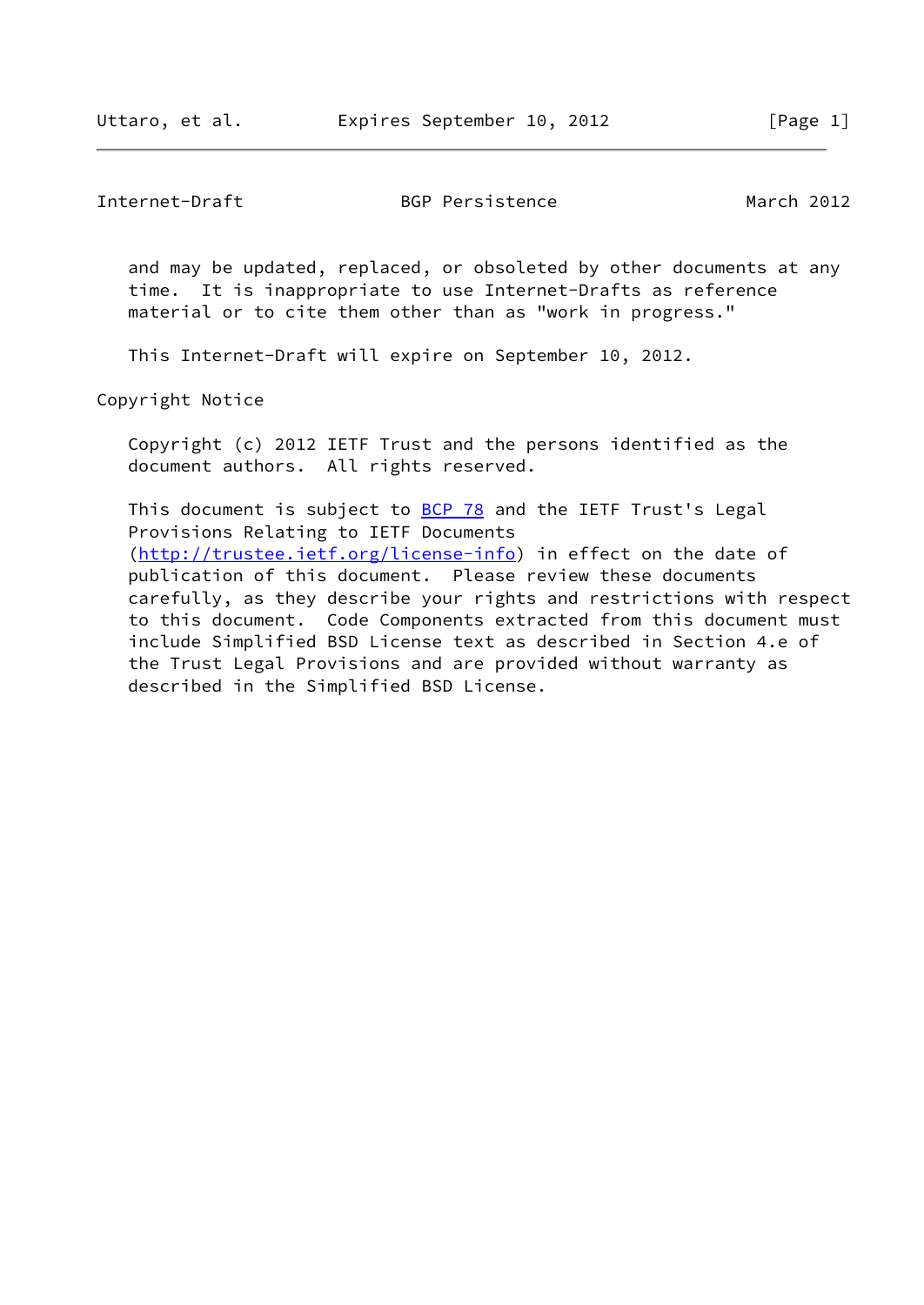<u> 1980 - Johann Barbara, martx</u>

Uttaro, et al. Expires September 10, 2012 [Page 2]

L.

Internet-Draft BGP Persistence March 2012

# Table of Contents

| BGP Graceful Restart and BGP persistence targets<br>1.1.    |  |
|-------------------------------------------------------------|--|
|                                                             |  |
| 1.2. Requirements Language 5                                |  |
|                                                             |  |
|                                                             |  |
|                                                             |  |
| 3. Configuration (Persistence Timer and DO_NOT_PERSIST      |  |
|                                                             |  |
| $\underline{3.1}$ . Settings for Different Applications 7   |  |
|                                                             |  |
| 4.1. BGP session failure 8                                  |  |
| 4.1.1. Attaching the STALE Community Value and              |  |
| Propagation of Paths 8                                      |  |
| $\underline{4.1.2}$ . Lower route preference 8              |  |
|                                                             |  |
| $\underline{4.3}$ . BGP session re-establishement 9         |  |
| 5. Deployment Considerations 10                             |  |
|                                                             |  |
| 6.1. Persistence in L2VPN (VPLS/VPWS) 11                    |  |
|                                                             |  |
| $\overline{1}$ . Interactions between GR and Persistence 15 |  |
| 8. Security Considerations 17                               |  |
| 9.                                                          |  |
|                                                             |  |
|                                                             |  |
| 11.1. Normative References 21                               |  |
| 11.2. Informative References 21                             |  |
| Appendix A. Appendix A. Changes / Author Notes 22           |  |
|                                                             |  |
|                                                             |  |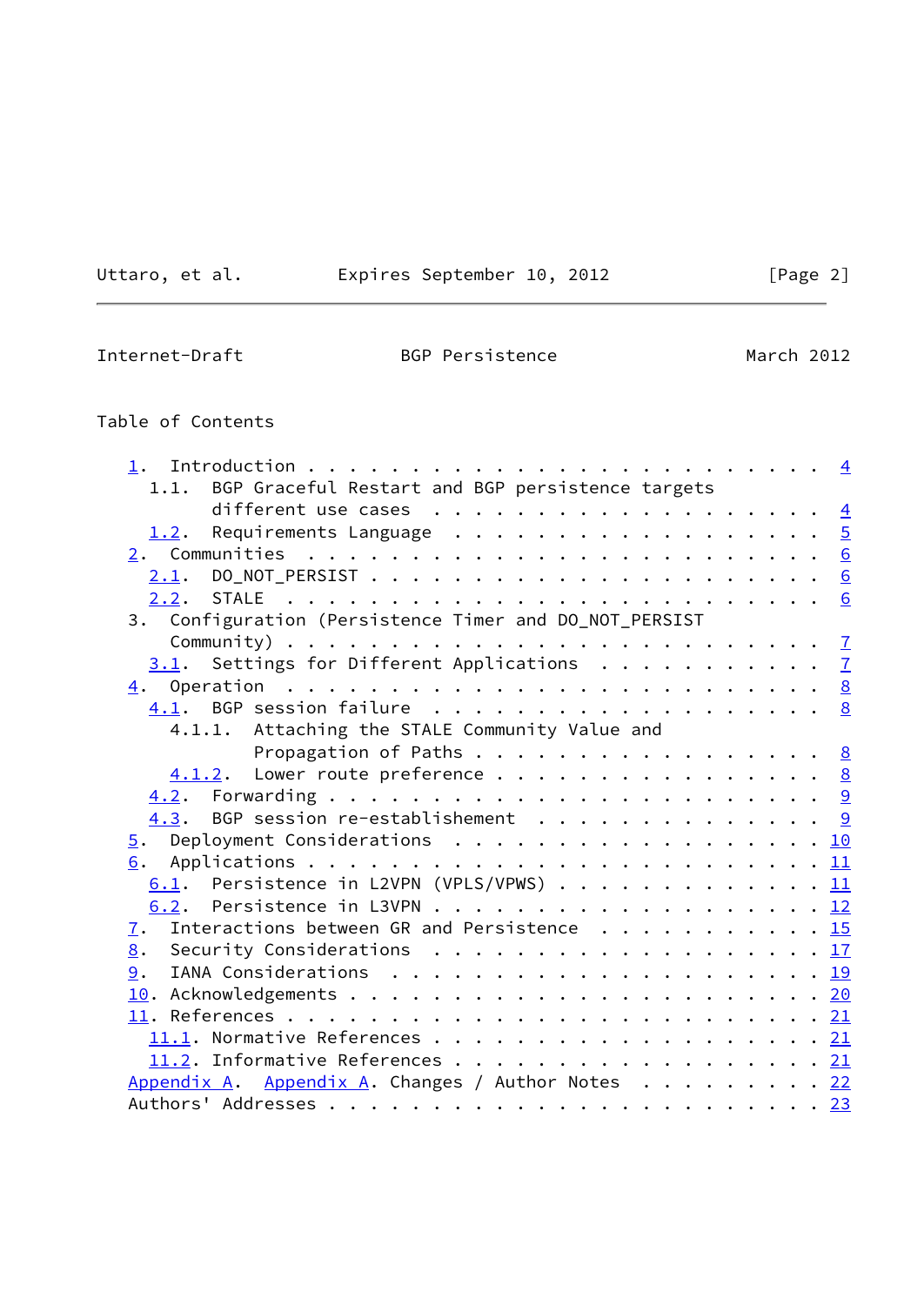Uttaro, et al. Expires September 10, 2012 [Page 3]

<span id="page-3-1"></span>Internet-Draft BGP Persistence March 2012

## <span id="page-3-0"></span>[1](#page-3-0). Introduction

 In certain scenarios, a BGP speaker may maintain forwarding in spite of BGP session termination. Currently all routing state learned between two speakers is flushed upon either normal or abnormal session termination. There are techniques that are useful for maintaining routing when a session abnormally terminates i.e BGR Graceful RestartR (RFC 4724) or normal termination such as increasing timers but they do not change the fundamental problem. The technique of BGP persistence works effectively as long as the expectation is that there is a decoupling of session viability and the correct service delivery, and the delivery uses the routing state learned over that session. This document proposes a modification to BGP's behavior by enabling persistence of BGP learned routing state in spite of normal or abnormal session termination.

# <span id="page-3-2"></span>[1.1](#page-3-2). BGP Graceful Restart and BGP persistence targets different use cases

BGP Graceful Restart as defined in [[RFC4724\]](https://datatracker.ietf.org/doc/pdf/rfc4724) solve the requirement of a control plane restart.

 As such the fundamental assumption is that the control plane is to go back quickly (e.g. minutes) and that the failure does not need to be advertised in the network thus avoiding churn. Hence there is an opportunity to locally recover from a control plane only failure without affecting the whole network. In the worst case where reality turns to be different from the assumption and that this is not only a control plane failure but also a the forwarding plane failure, the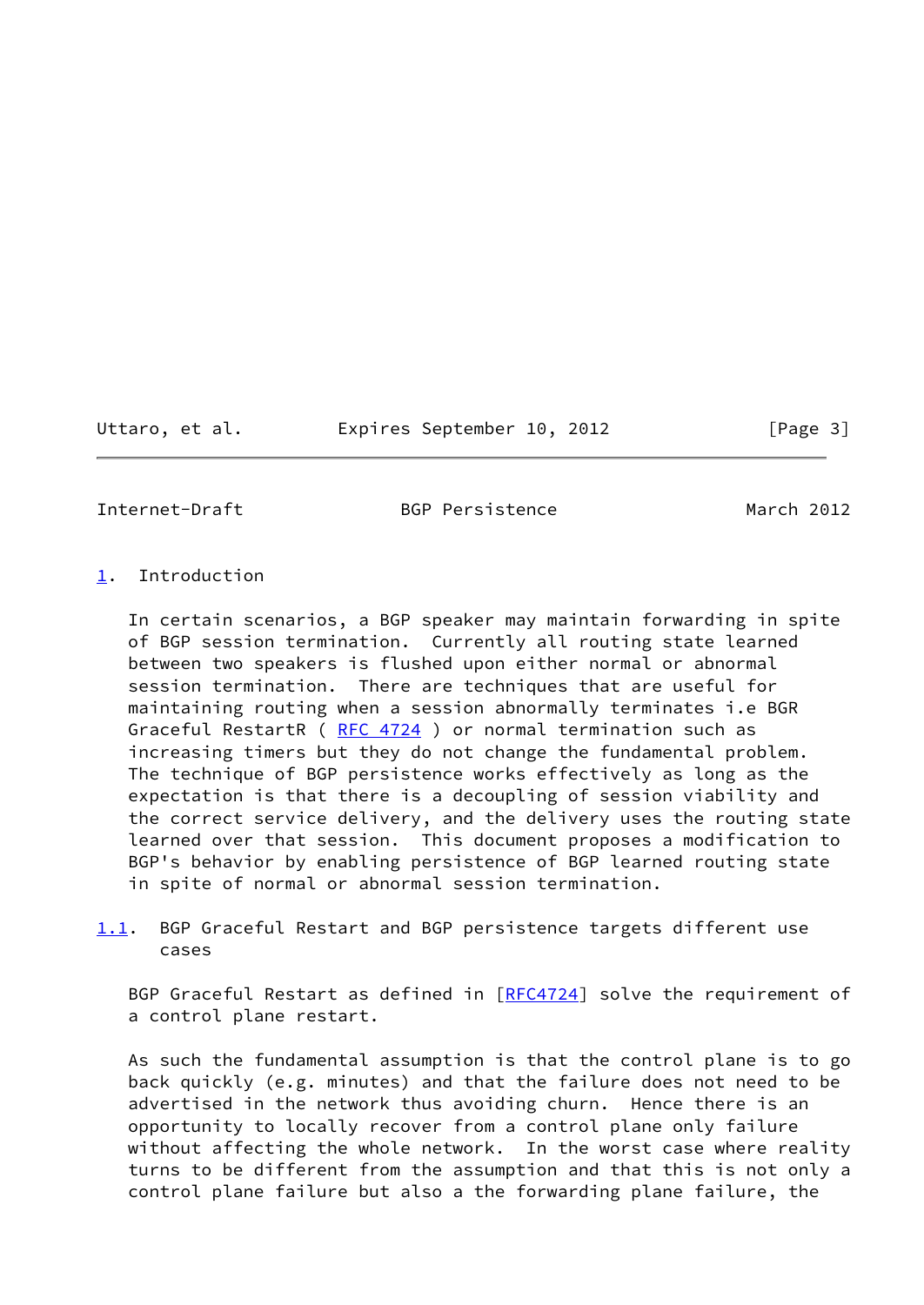traffic may be black hole but only during the relative short duration of the initial assumption (e.g. minutes). In term of technical specification, this translates into: a short timer, no change of attributes of stale routes, need to exchange information with the BGP peer (e.g. ability to preserve forwarding, forwarding preserved...)

 BGP Persistence targets the different use case of a catastrophic failure when the BGP control plane can remain down for a longer time (e.g. hours). In such case, if alternate path are available, they should be used as their are kept up to date. But if not alternate path are available, it is felt to be better to use stale old routes rather than no routes at all. In term of technical specification, this translates into: a long timer, defined per AFI/SAFI, the need to lower the preference of stale routes, no need to exchange information with the BGP peer. Possibly the need to have different timers per AFI/SAFI.

Uttaro, et al. Expires September 10, 2012 [Page 4]

<span id="page-4-1"></span>

Internet-Draft BGP Persistence March 2012

<span id="page-4-0"></span>[1.2](#page-4-0). Requirements Language

 The key words "MUST", "MUST NOT", "REQUIRED", "SHALL", "SHALL NOT", "SHOULD", "SHOULD NOT", "RECOMMENDED", "MAY", and "OPTIONAL" in this document are to be interpreted as described in [RFC 2119 \[RFC2119](https://datatracker.ietf.org/doc/pdf/rfc2119)].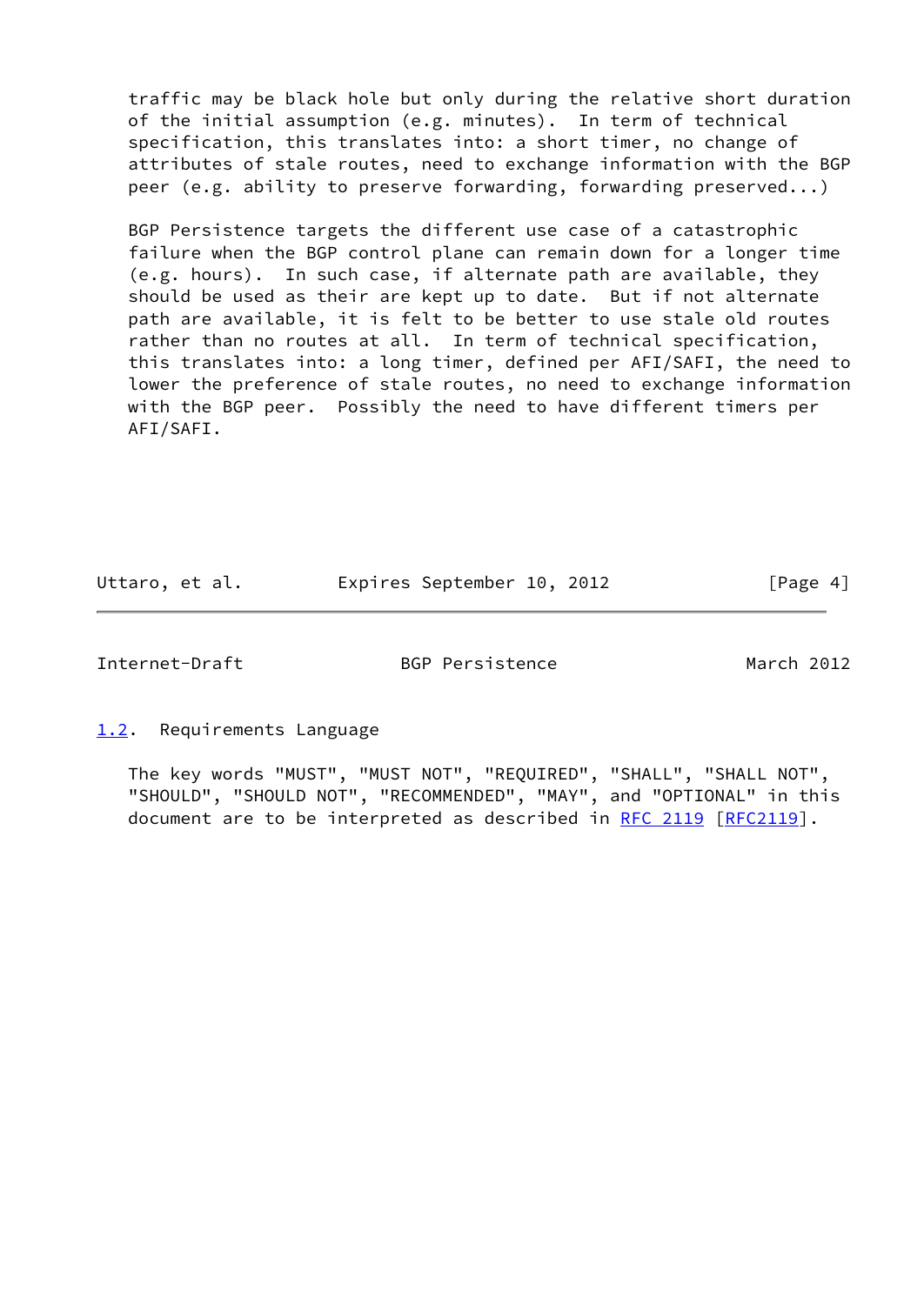| Uttaro, et al. |  | Expires September 10, 2012 |  |  | [Page 5] |  |  |
|----------------|--|----------------------------|--|--|----------|--|--|
|----------------|--|----------------------------|--|--|----------|--|--|

<span id="page-5-1"></span>

| Internet-Draft | BGP Persistence | March 2012 |  |
|----------------|-----------------|------------|--|
|                |                 |            |  |

# <span id="page-5-0"></span>[2](#page-5-0). Communities

 This memo defines two new communities that are used to identify the capability of a path to persist and whether or not that path is live or stale.

# <span id="page-5-2"></span>[2.1](#page-5-2). DO\_NOT\_PERSIST

 This memo defines a new BGP community, DO\_NOT\_PERSIST, with value TBD (to be assigned by IANA). Attaching of the DO\_NOT\_PERSIST community SHOULD be controlled by configuration. The functionality SHOULD default to being disabled.

### <span id="page-5-3"></span>[2.2](#page-5-3). STALE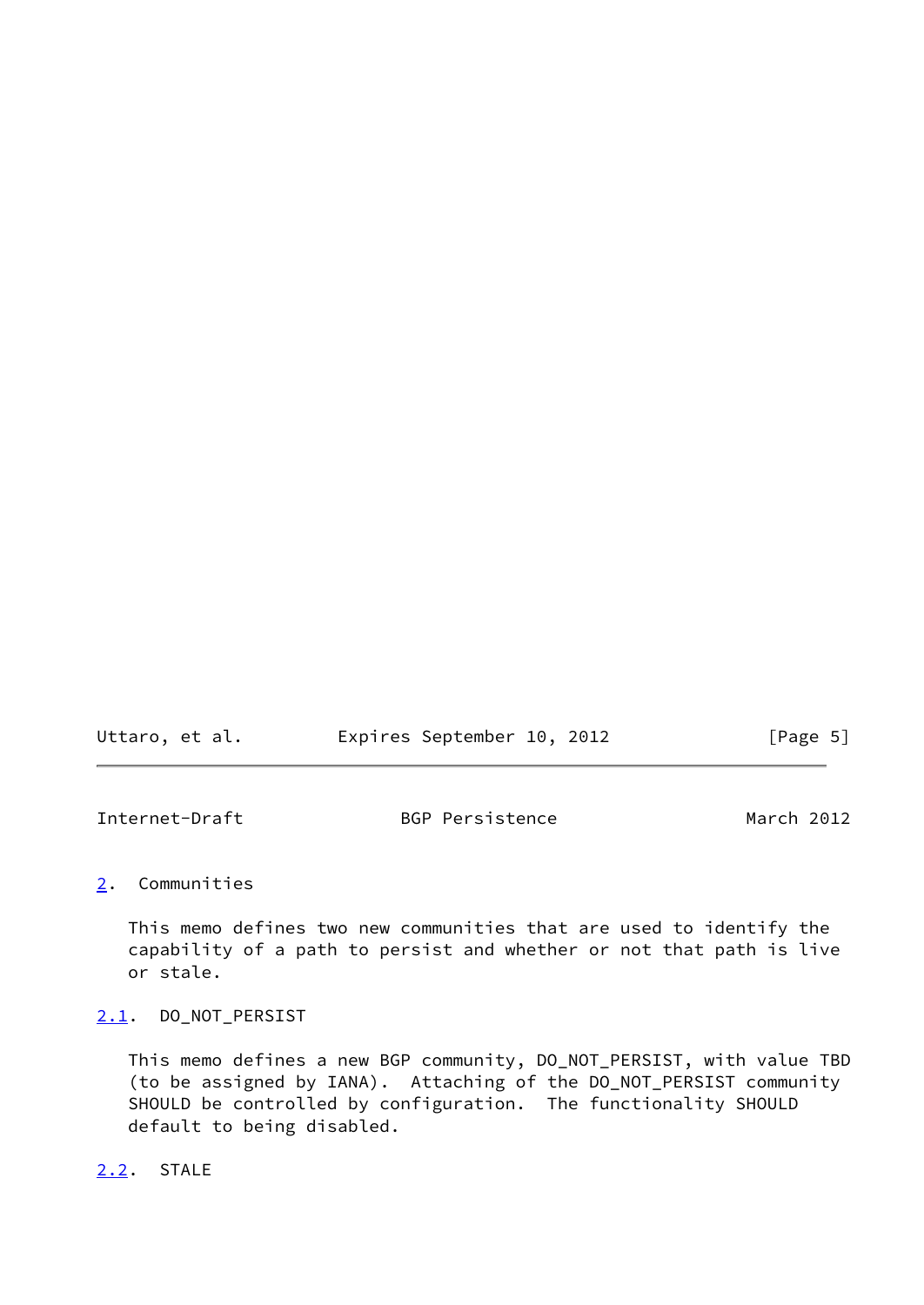This memo defines a new BGP community, STALE, with value TBD (to be assigned by IANA). Attaching of the STALE community is limited to a path that currently has not the DO\_NOT\_PERSIST community attached

Uttaro, et al. Expires September 10, 2012 [Page 6]

<span id="page-6-0"></span>Internet-Draft BGP Persistence March 2012

<span id="page-6-1"></span>[3](#page-6-1). Configuration (Persistence Timer and DO\_NOT\_PERSIST Community)

 Persistence is configured on a per session and per AFI/SAFI basis. Through the use of an inbound BGP policy selectively setting the DO\_NOT\_PERSIST community, the persistence behavior can be set on a per route basis. A speaker configures the ability to persist independently of its peer. There is no negotiation between the peers. A timer must be configured indicating the time to persist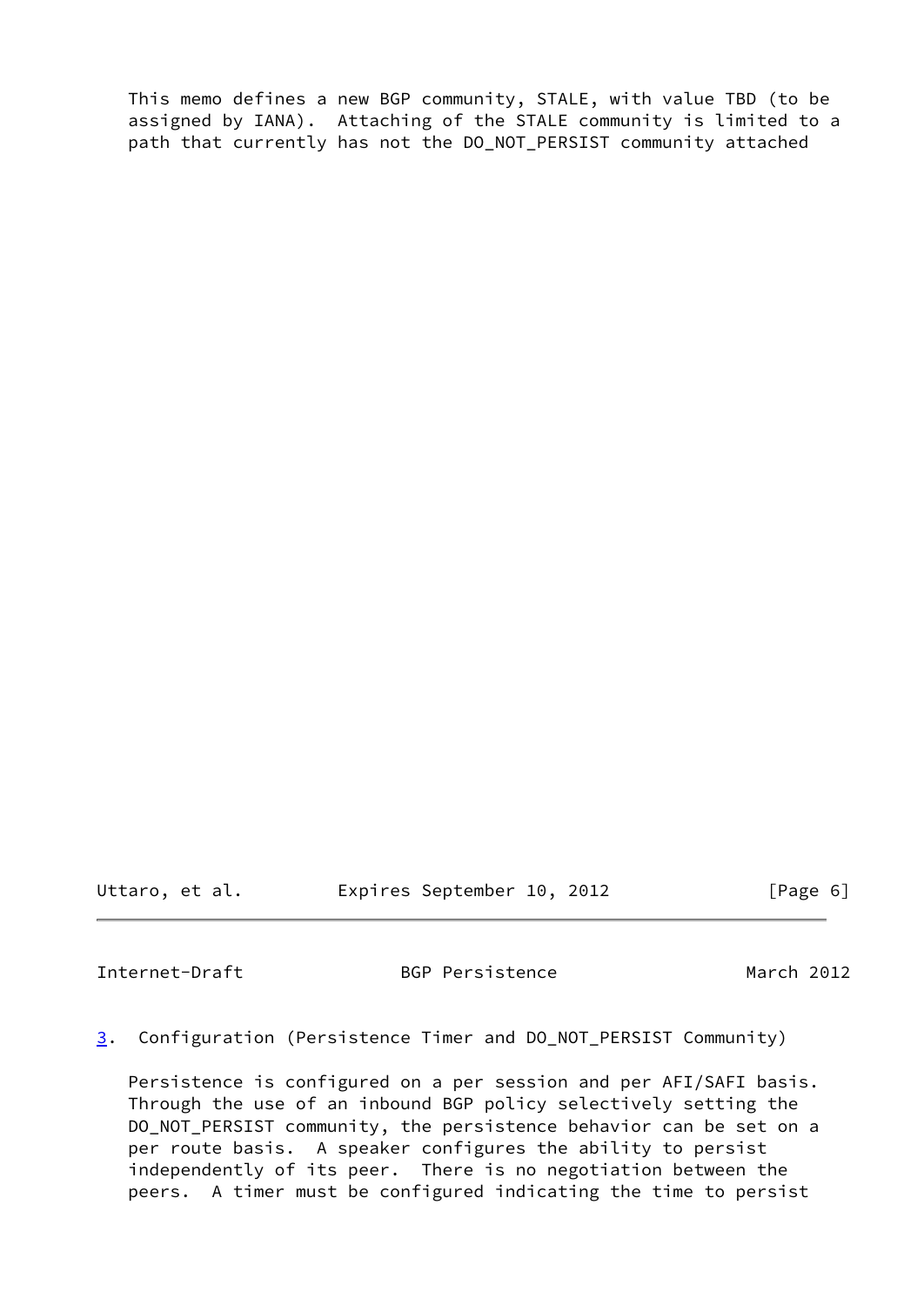stale state from a peer where the session is no longer viable. This timer is designated as the persist-timer. A speaker may also attach the DO NOT PERSIST community value indicating if a path to a route should not persist.

<span id="page-7-0"></span>[3.1](#page-7-0). Settings for Different Applications

 The setting of the persist-timer should be based upon the field of use. BGP is used in a many different applications that each bring a unique requirement for retaining state. The following is not meant as a comprehensive listing but to suggest timer settings for a subset of AFI/SAFIs.

- L2VPN This AFI/SAFI requires the exchange of routing state in order to establish PWs to realize a VPLS VPN, or a VPWS PW. This AFI/ SAFI does not require exchange of routing state with a customer and there is no eBGP session established. The persist-timer should be set to a large value on the order of days to infinity.
- L3VPN This AFI/SAFI requires the exchange of routing state to create a private VPN. This AFI/SAFI requires exchange of state with customers via eBGP and is dynamic. The SP needs to consider the possibility that stale state may not reflect the latest route updates and therefore may be incorrect from the customer perspective. The persist-timer should be set to a large value on the order of hours to a few days. this is built upon the notion some incorrectness is preferable to a large outage.

Uttaro, et al. Expires September 10, 2012 [Page 7]

<span id="page-7-2"></span>

Internet-Draft BGP Persistence March 2012

<span id="page-7-1"></span>[4](#page-7-1). Operation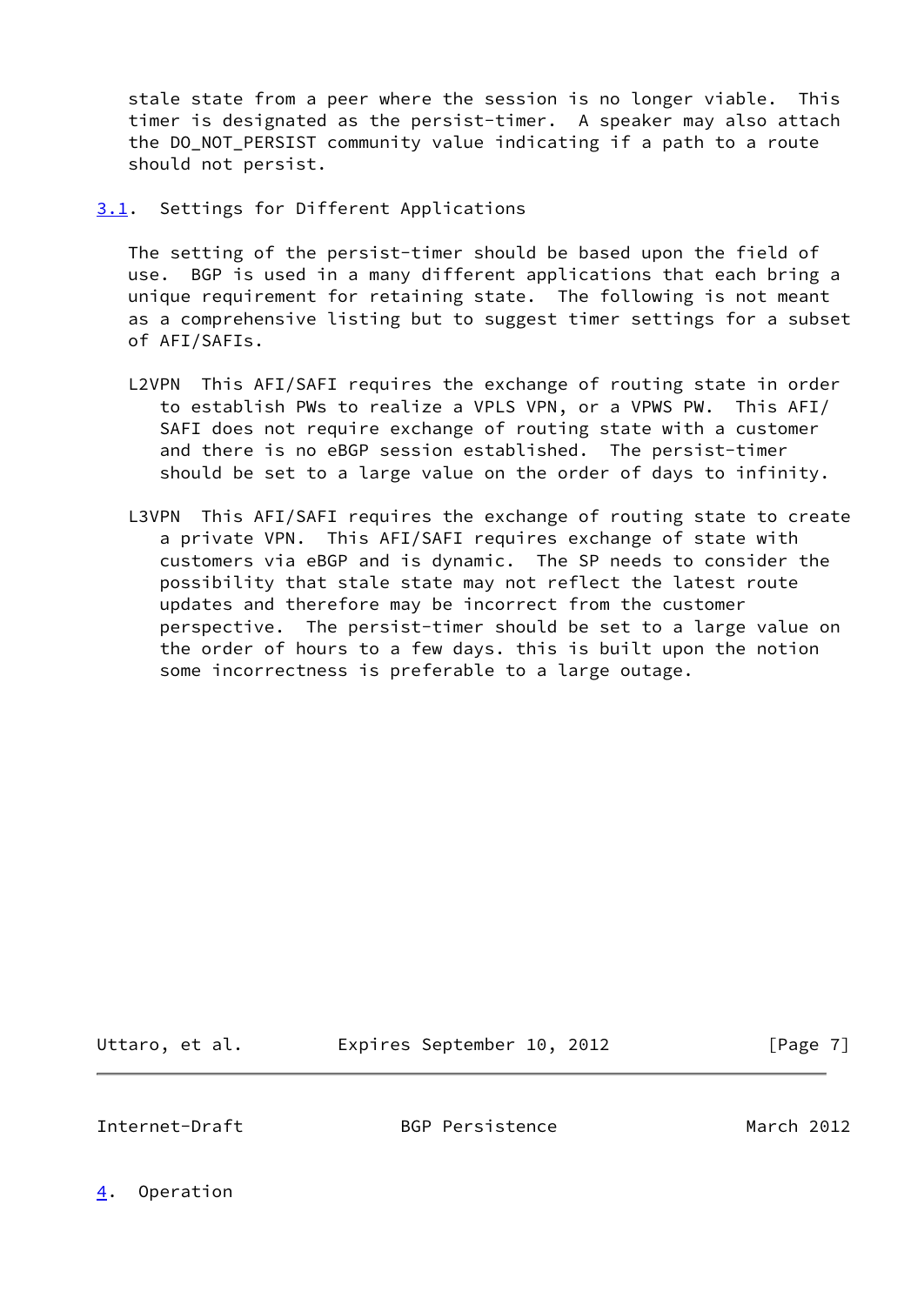#### <span id="page-8-0"></span>[4.1](#page-8-0). BGP session failure

 Assuming a session failure has occurred, a BGP persistent router SHOULD retain BGP routes unless they carry the DO\_NOT\_PERSIST community and propagate paths to downstream speakers that indicate that a given path is now stale.

 There is no restriction on whether the session is internal or external.

<span id="page-8-2"></span>[4.1.1](#page-8-2). Attaching the STALE Community Value and Propagation of Paths

The following rules must be followed:

- o Identify paths learned over a failed session that do not have the DO\_NO\_PERSIST community value attached.
- o For those paths, attach the STALE community value, lower their preference and propagate the updated path to peers.
- o For those paths learned over the failed session that have the DO\_NOT\_PERSIST community attached follow BGP rules: remove the routes from the RIB and generate withdrawals to all peers for those paths.

#### <span id="page-8-1"></span>[4.1.2](#page-8-1). Lower route preference

 As the STALE routes are not dynamically updated anymore, it's desirable that they be only used in last resort. Hence when comparing paths for a prefix, a non STALE path should be preferred over a STALE path. If all path are marked as STALE, it's desirable to keep their relative (pre-STALE) priority. To achieve the above goals, the below mechanism is proposed.

 To lower the preference of the STALE routes within the Autonomous System, the LOCAL\_PREF of the routes marked as STALE SHOULD be decreased by a configured value. If the result of the subtraction is negative, the LOCAL\_PREF SHOULD be set to 0.

 Optionally, a configured BGP cost community may be attached. In this case, as described in [[I-D.ietf-idr-custom-decision\]](#page-22-3) in order to avoid potential forwarding loops, the operator needs to make sure that all routers are compliant with  $[I-D.iett-idr-custom-decision]$ . In this case, it is also expected that the LOCAL\_PREF would not be decreased (i.e. the configured value would be 0).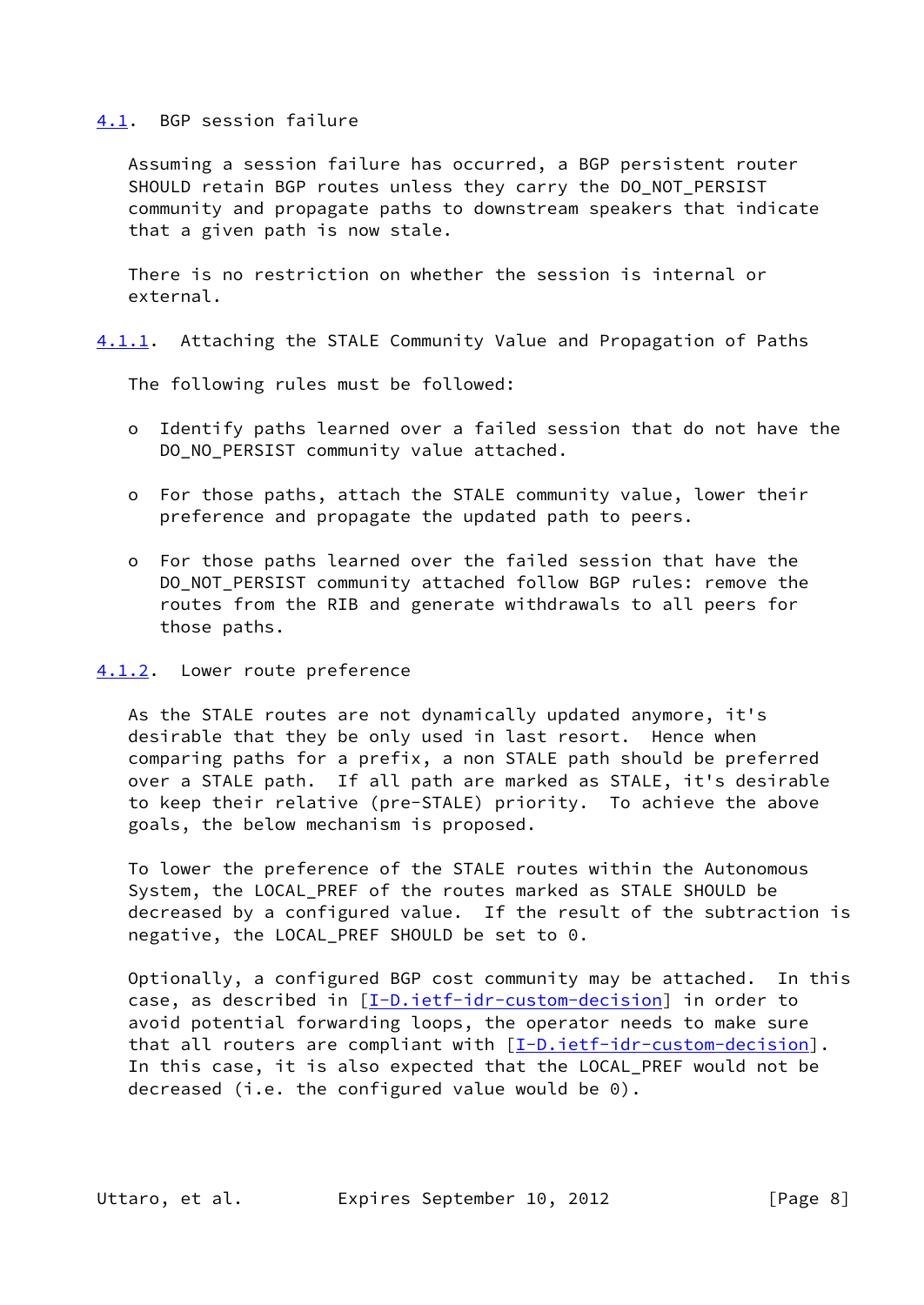<span id="page-9-1"></span> To allow for a lower preference of STALE routes across Autonomous System, ASBR in others AS which are configured with BGP Persistence, MAY lower the preference of PATH received with the STALE community over an eBGP session. Lowering the preference within their AS is performed as described above in the iBGP case. Note that if the ASBR is not persistent capable, this behavior can be implemented by the operator by configuring a BGP policy.

### <span id="page-9-0"></span>[4.2](#page-9-0). Forwarding

As per BGP rules, the BGP MUST check that the BGP Next Hop is viable.

 As during the persistence situation, the BGP session will be down, the network operator SHOULD make sure that BGP has the ability to check Next-Hop liveliness. For routes learnt over an iBGP session, the IGP should be able to provide this. For routes learnt over an eBGP session, the liveness of the Next Hop may be checked by using a layer 1 (e.g. light), layer 2 (e.g. Ethernet OAM) or layer 3 (e.g. BFD) mechanism.

 When the forwarding plane is updated with a new next-hop, a make before break strategy SHOULD be employed. Such routing change may happen when the BGP session has failed and hence the nominal path has been de-preferenced and an alternate path selected, or when the BGP session is re-established and the nominal path is selected back.

#### <span id="page-9-2"></span>[4.3](#page-9-2). BGP session re-establishement

 When a failed persistent BGP session is re-established, the Receiving Speaker MUST replace the stale routes by the routing updates received from the peer. Once the End-of-RIB marker for an address family is received from the peer, it MUST immediately remove any paths from the peer that are still marked as stale for that address family.

 If the End-of-RIB marker is not received before a configurable timer expired, it MUST immediately remove any paths from the peer that are still marked as stale.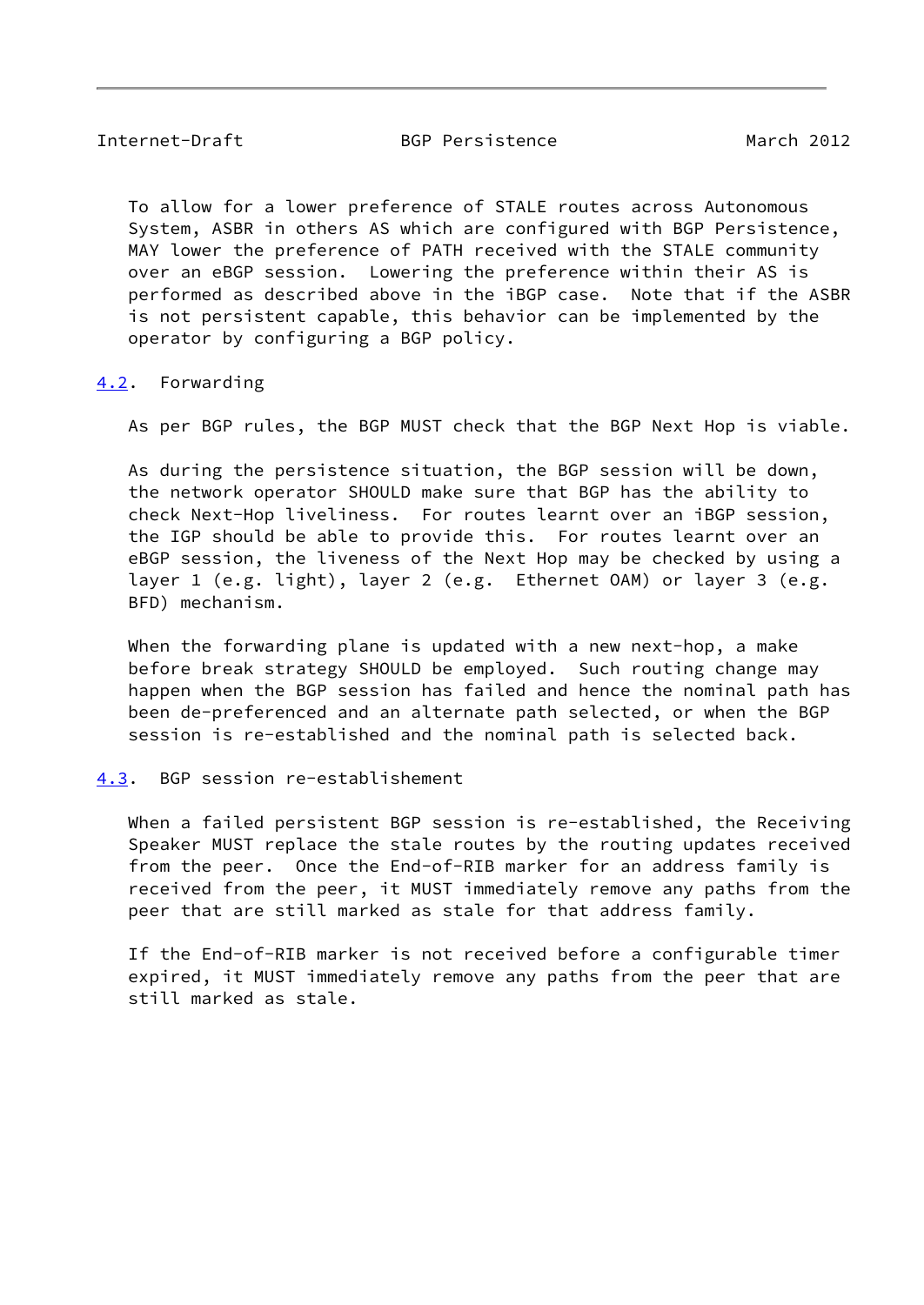<span id="page-10-1"></span><span id="page-10-0"></span>[5](#page-10-0). Deployment Considerations

 BGP Persistence as described in this document is useful within a single autonomous system or across autonomous systems.

If [[I-D.ietf-idr-custom-decision\]](#page-22-3) is used to lower the preference of the STALE paths, the operator needs to make sure that all routers are compliant with [\[I-D.ietf-idr-custom-decision](#page-22-3)]. Otherwise, forwarding loops, may form.

 When a BGP session is persistent enabled, the network operator SHOULD make sure that when the BGP session is down, BGP has a way to evaluate that the BGP Next Hop is viable and reachable. For routes learnt over an iBGP session, the IGP should be able to advertise the reachability of the next-hop. For routes learnt over an eBGP session, the liveness of the Next Hop need to be checked. For example using a layer 1 (e.g. light), layer 2 (e.g. Ethernet OAM) or layer 3 (e.g. BFD) mechanism.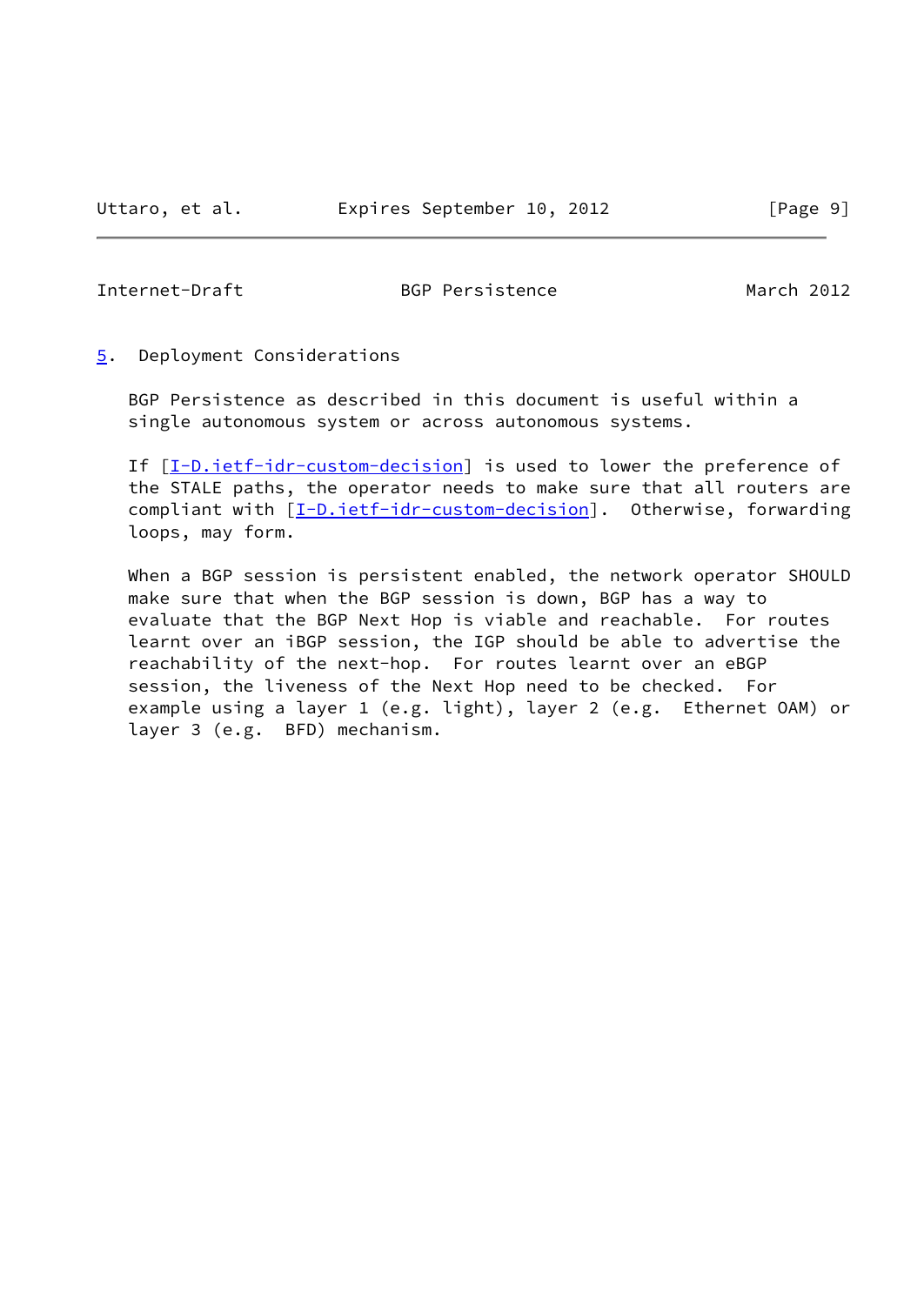| Uttaro, et al. |  | Expires September 10, 2012 |  |  | [Page 10] |
|----------------|--|----------------------------|--|--|-----------|
|----------------|--|----------------------------|--|--|-----------|

<span id="page-11-1"></span>

### <span id="page-11-0"></span>[6](#page-11-0). Applications

 This technique may be useful in a wide array of applications where routing state is either fairly static or, the state is localized within a routing context. Some applications that come immediately to mind are L2 and L3 VPN.

<span id="page-11-2"></span>[6.1](#page-11-2). Persistence in L2VPN (VPLS/VPWS)

 VPLS/VPWS VPNs use BGP to exchange routing state between two PEs. This exchange allows for the creation of a PW within a VPN context between those PEs. By definition, L2VPN does not exchange any routing state with customers via BGP. BGP persistence is very useful here as the state is quite constant. The only time state is exchanged is when a PW endpoint is provisioned, deleted or when a speaker reboots.

 Referring to Figure 1, PE1 and PE2 have advertised BGP routing state in order to create PWs between PE1 and PE2. The RRs are only responsible to reflect this state between the PEs. The use of a unique RD makes every path unique from the RRs perspective.

Assume that the both RR experience catastrophic failure.

Case 1 - All BGP speakers are persistent capable.

 The PWs created between PE1 and PE2 persist. Forwarding uninterrupted.

Case 2 - PE1 and the RRs are persistent capable, PE2 is not.

In this case the path advertised from PE2 via the RRs is persistent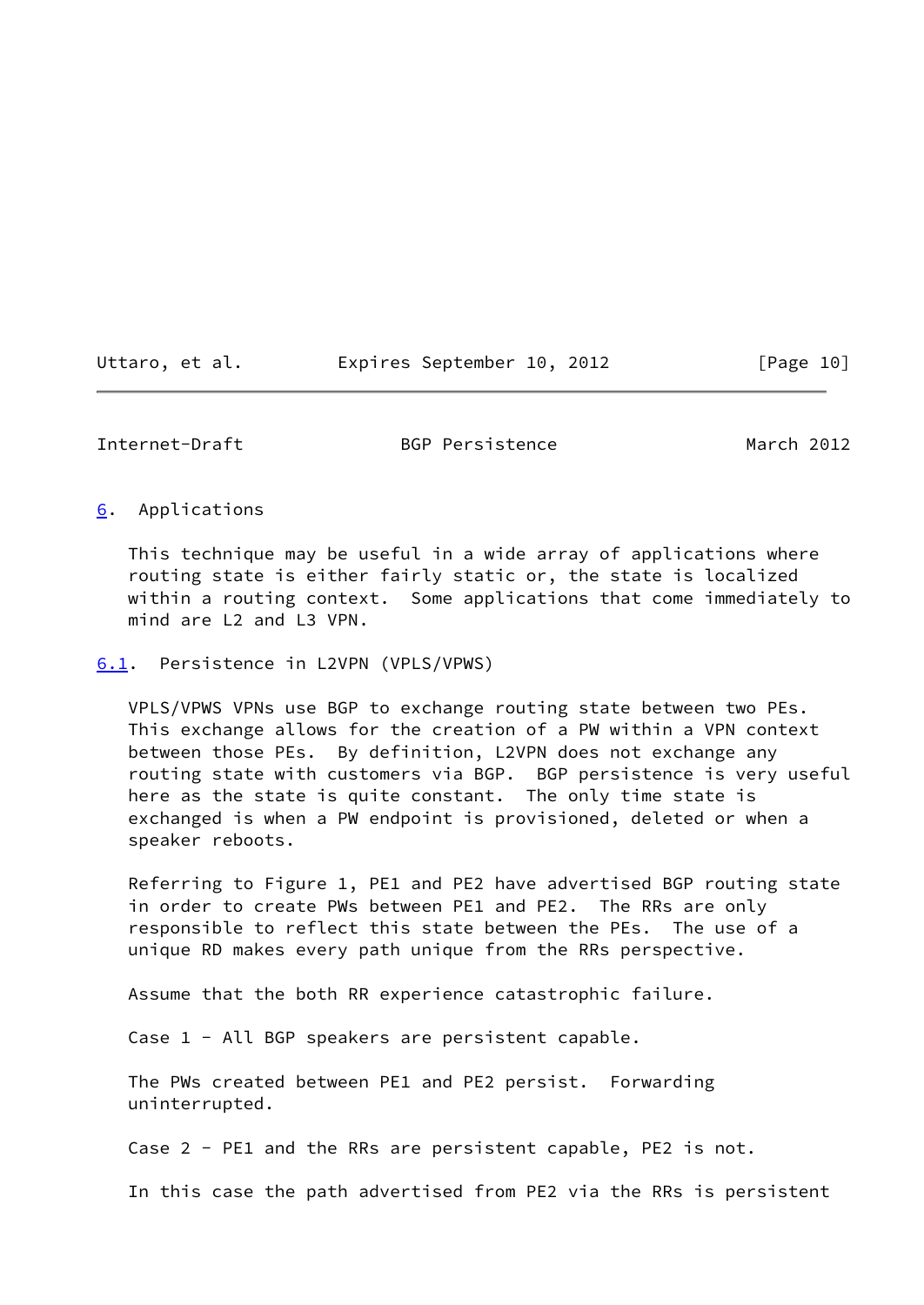at PE1, the PW from PE1 to PE2 is not torn down. PE2 will remove the path from PE1 and tear down the PW from PE2 to PE1. THe effect is that MAC state learned at PE2 is valid as the PW is still valid. MAC state learned at PE1 is removed as the PW is no longer valid. Eventually MAC destinations recursed to the PW at PE1 destined for PE2 over the valid PW will time out.

Assume that the RRs are valid but the iBGP sessions are torn down.

Case 3 - All BGP speakers are persistent capable.

 The PWs created between PE1 and PE2 persist. Forwarding uninterrupted.



<span id="page-12-1"></span>Internet-Draft BGP Persistence March 2012

 VPNA VPNA PW+++++++++++++++++++PW

 CE1-------PE1--------RR1-------PE2------CE2 | | | | ----------RR2---------

<--iBGP---><---iBGP-->

Figure 1

<span id="page-12-0"></span>[6.2](#page-12-0). Persistence in L3VPN

 --------RR1-------  $/ A$  C \ CE1 ----- PE1 --Forwarding Path-- PE2 ---- CE2  $\setminus$  B D / ------- RR2 ------



In the case of a Layer 3 VPN topology, during the failure of a route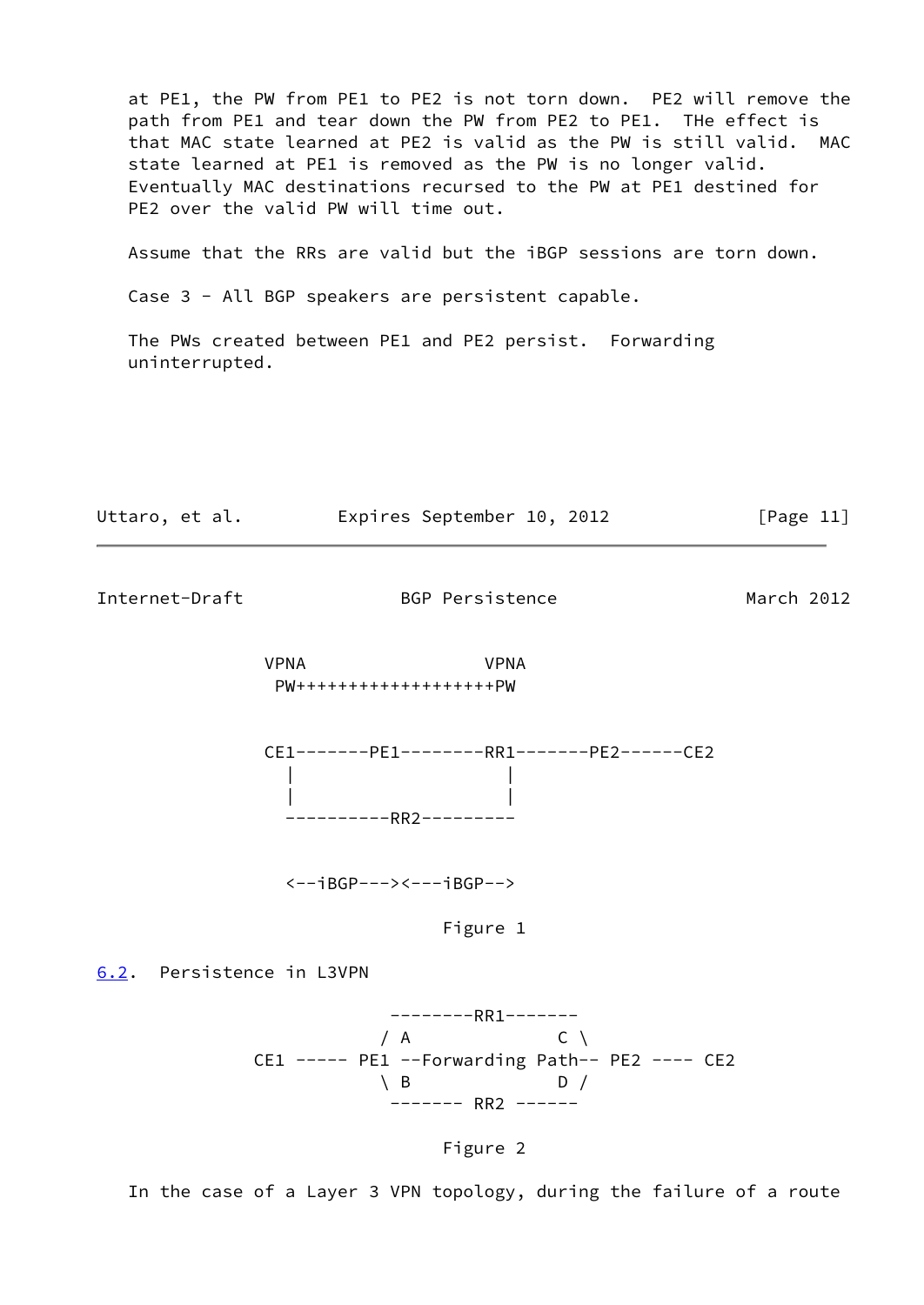reflector device at the current time, all routing information propagated via BGP is purged from the routing database. In this case, forwarding is interrupted within such a topology due to the lack of signalling information, rather than an outage to the forwarding path between the PE devices. With the addition of BGP persistence, a complete service outage can be avoided.

 The topology shown in Figure 2 is a simple L3VPN topology consisting of two customer edge (CE) devices, along with two provider edge (PE), and route reflector (RR) devices. In this case, where an [RFC4364](https://datatracker.ietf.org/doc/pdf/rfc4364) VPN topology is utilised a BGP session exists between PE1 to both RR1 and RR2, and from PE2 to RR1 and RR2, in order to propagate the VPN topology.

Case 1: No BGP speakers are persistence capable:

- o In this scenario, during a simultaneous failure of RR1 and RR2 (which are extremely likely to share route reflector clients) both PE1 and PE2 remove all routing information from the VPN from their RIB, and hence a complete service outage is experienced.
- o Where either sessions A and B, or C and D fail simultaneously, routing information from either PE1 (in the case of A and B), or

| Uttaro, et al. | Expires September 10, 2012 | [Page 12] |
|----------------|----------------------------|-----------|
|----------------|----------------------------|-----------|

Internet-Draft BGP Persistence March 2012

 PE2 (in the case of C and D) are withdrawn, and a partial service topology exists.

 o Both of the states described reflect a service outage where the forwarding path between the PE devices is not interrupted.

Case 2: All BGP speakers are persistence capable:

- o PE1 continues to forward utilising the label information received from PE2 via the working forwarding path for the duration of the persistence timer (and vice versa).
- o This condition occurs regardless of the session(s) that fail. In the worst case where sessions A, B, C and D fail simultaneously, the network continues to operate in the state in which it was at the time of the failure.

Case 3: PE1 and RR[12] are persistence capable - PE2 is not.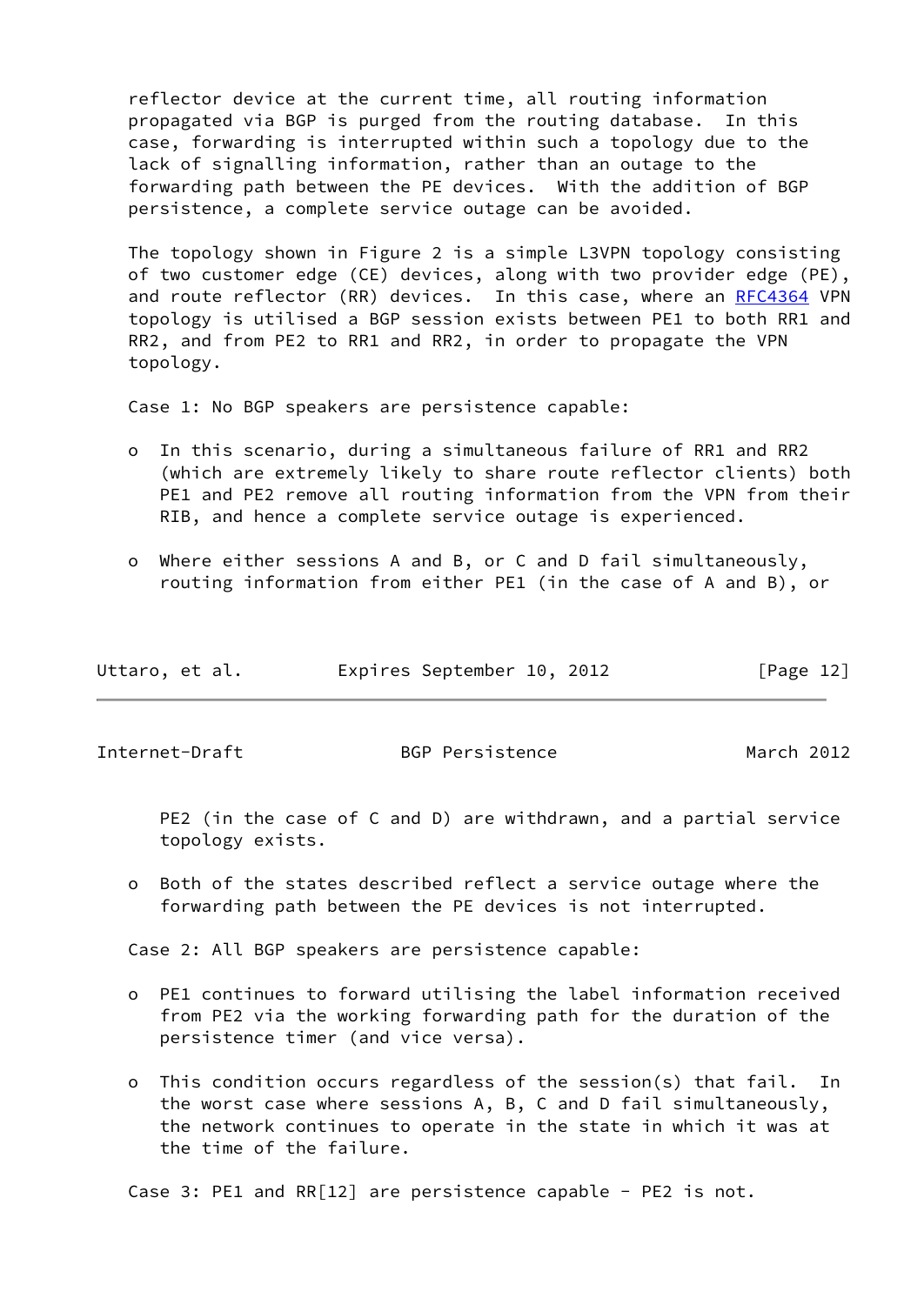- o During a failure of BGP session A or B, PE1 will continue to forward utilising the routing information received from the RRs for PE2 for the duration of the persistence timer. PE2 will continue to forward utilising the routing information received from the RRs, again for the duration of the persistence timer.
- o In the case that either BGP session C or D fails, all routes will be withdrawn by RR[12] towards PE1 since these routes are not valid to be persisted by the RRs. The end result of this will be that the routes advertised by CE2 into the VPN will be withdrawn.
- o Where the worst case failure occurs (i.e. sessions A, B, C and D fail) the routes advertised by CE1 into the VPN will be persistently advertised by the RR devices, whereas those advertised by CE2 will be withdrawn. Clearly in the example shown in the figure this results in a service outage, but where multiple PE devices exist within a topology, service is maintained for the subset of CEs attached to PE devices supporting the persistence capability.

 Within the Layer 3 VPN deployment it should be noted that routing information is less static than that of the many Layer 2 VPNs since typically multiple routes exist within the topology rather than an individual MAC address or egress interface per CE device on the PE device. As such, the L3VPN operates with the routing databases in the 'core' of the network reflecting those at the time of failure. Should there be re-convergence for any path between the PE and CE devices, this will result in invalid routing information, should the egress PE device not hold alternate routing information for the

| Uttaro, et al. | Expires September 10, 2012 |  | [Page 13] |  |
|----------------|----------------------------|--|-----------|--|
|                |                            |  |           |  |

Internet-Draft BGP Persistence March 2012

 prefixes undergoing such re-convergence. It is expected that where each PE maintains multiple paths to each egress prefix (where an alternate path is available), it is expected that the egress PE will forward packets towards an alternative egress PE for the prefix in question where the topology is no longer valid.

 The lack of convergence within a Layer 3 topology during the persistent state SHOULD be considered since it may adversely affect services, however, an assumption is made that a degraded service is preferable to a complete service outage during a large-scale BGP control plane failure.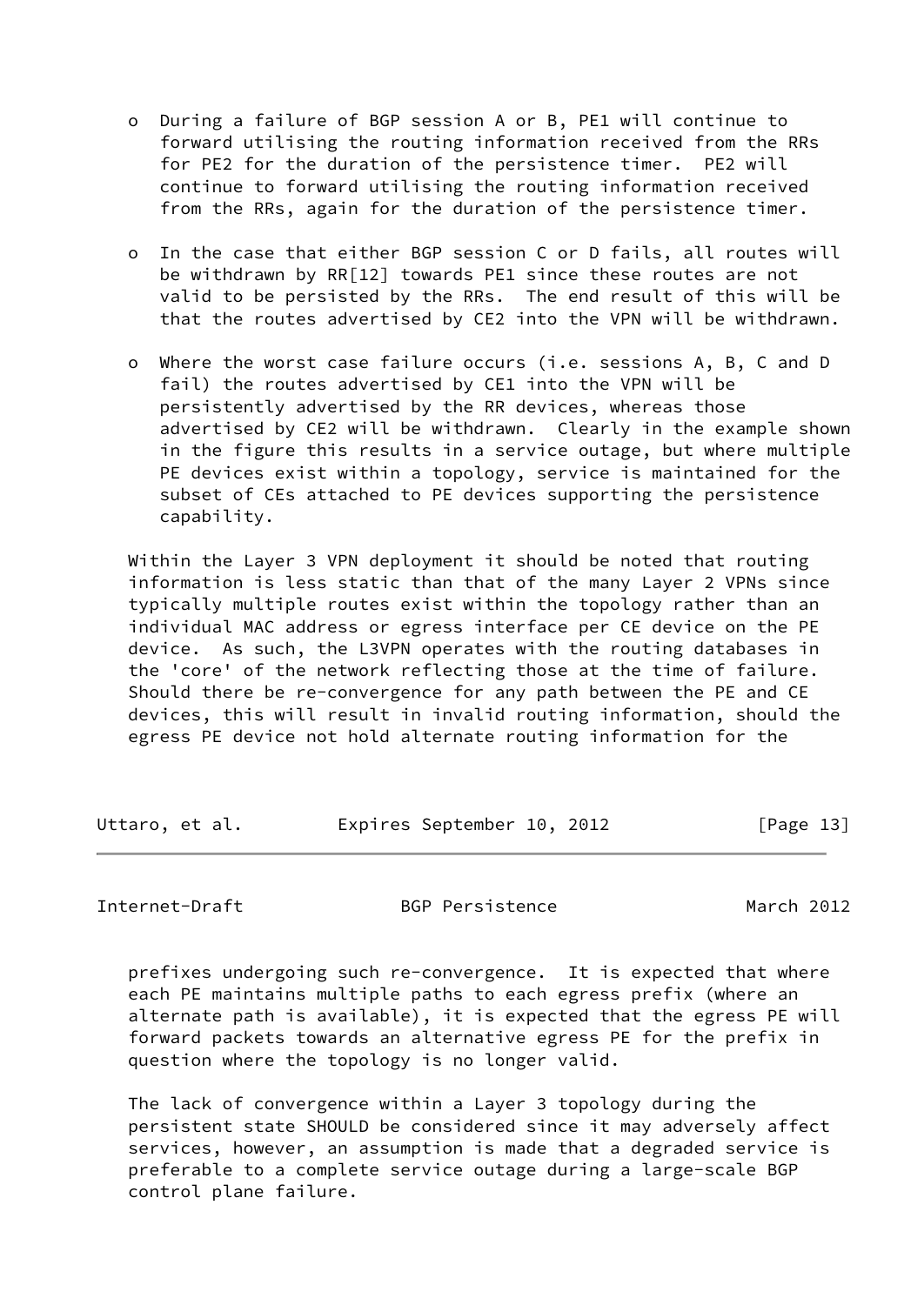<span id="page-15-1"></span>

| Uttaro, et al. | Expires September 10, 2012 |  | [Page 14] |  |
|----------------|----------------------------|--|-----------|--|
|                |                            |  |           |  |

<span id="page-15-0"></span>[7](#page-15-0). Interactions between GR and Persistence

BGP Graceful Restart and BGP Persitence can be enabled independantly.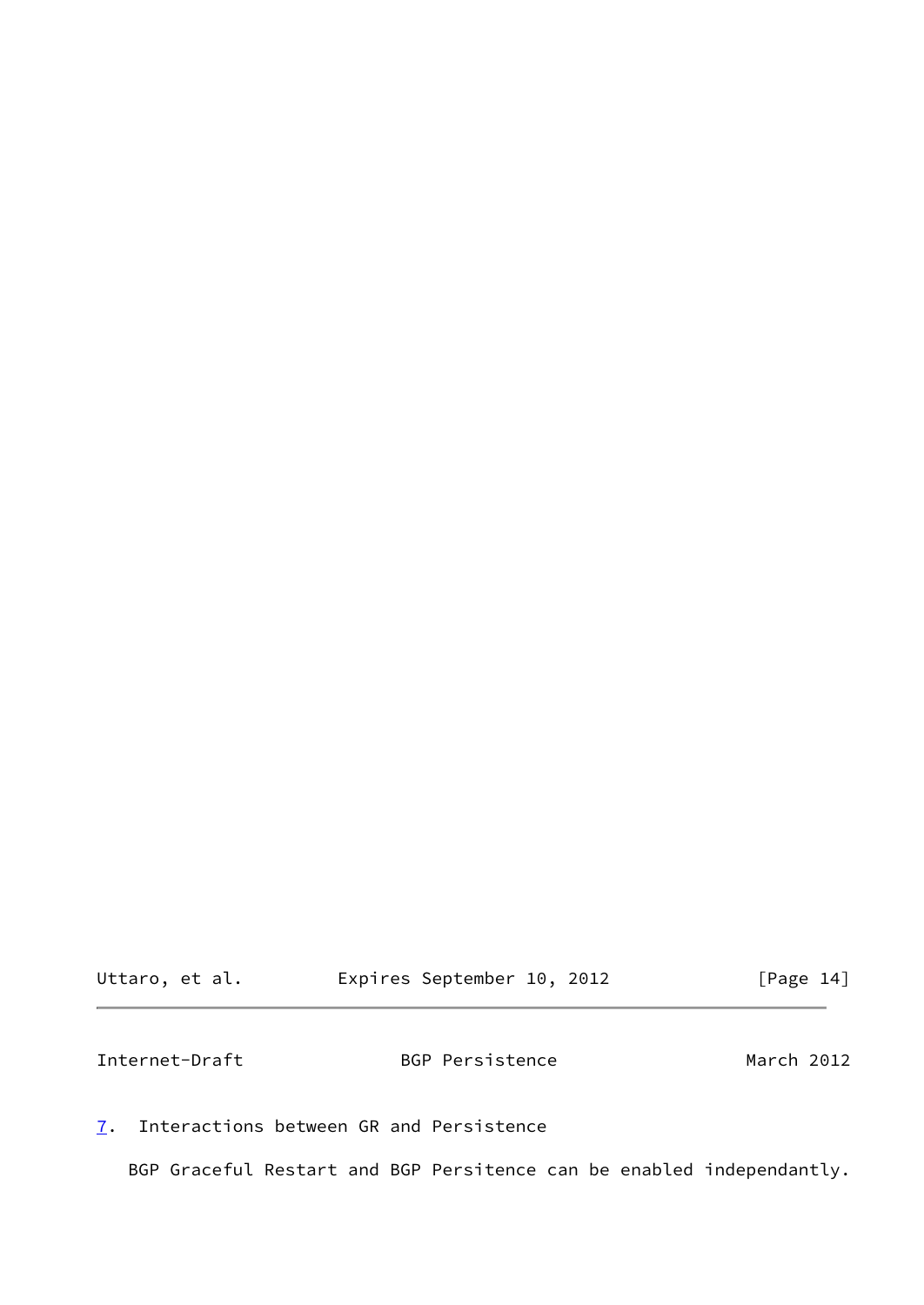- o If only BGP Graceful Restart is enabled, BGP behaved as defined in [[RFC4724\]](https://datatracker.ietf.org/doc/pdf/rfc4724).
- o If only BGP Persistence is enabled, BGP behaved as defined in this document.
- o If both BGP Graceful Restart and BGP Persistence are enabled on a BGP session, since both graceful-restart and persistence provide a means by which routes are retained in the RIB after a BGP session is no longer established, then there is a need to define their interactions. The principle is that when the BGP session is down, Graceful Restart is the first to come into play. While BGP Graceful runs and keep the route, BGP Persistence has no effect. i.e. BGP routes are kept unchanged and not readvertised. If BGP Graceful Restart fails, then BGP Persistence kicks in to keep the route. i.e. BGP Routes are kept, de-preferenced and re advertised.

Case a: GR succeed and Persistence never kicks in:

- 1. BGP session failure --> GR behavior applies.
	- \* Route marked as stale.
	- \* Route are kept unchanged (hence not re-advertised).
- 2. BGP session is re-established before GR timer expires --> GR succeed, GR behavior applies
	- 1. Route are refreshed.
	- 2. When End-of-RIB is received, route still marked as stale are removed.
	- 3. If routes have changed, routes are updated in the FIB and re advertised to peer as per regular BGP.

Case b: GR fails and Persistence kicks in:

- 1. BGP session failure --> GR behavior applies
	- \* Route marked as stale.

Uttaro, et al. Expires September 10, 2012 [Page 15]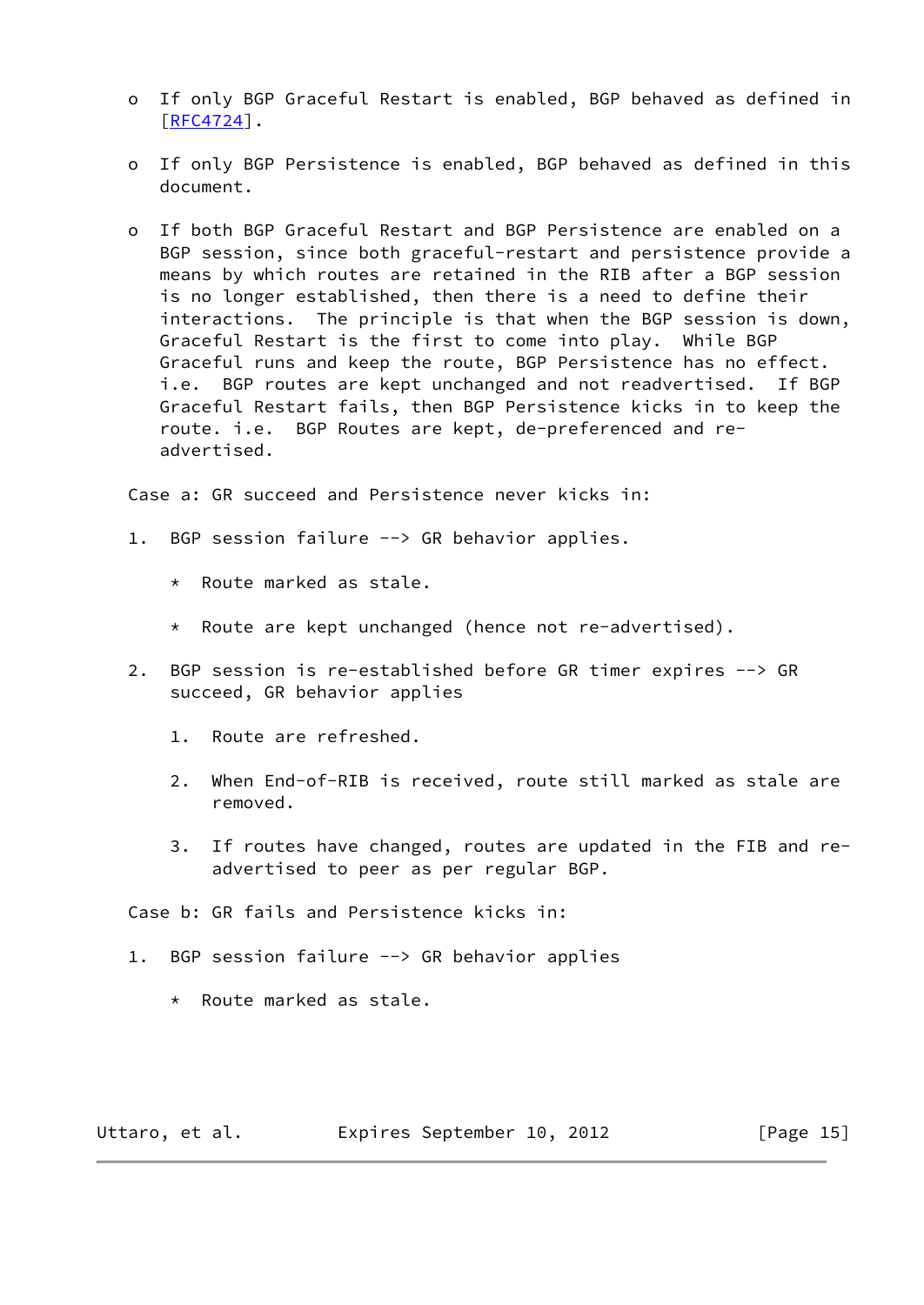- \* Route are kept unchanged (hence not re-advertised).
- 2. Expiry of GR restart-time-expiry timer --> GR behavior ends, Persistent behavior applies.
	- 1. GR stale routes are marked as Persistence stale and their preference is lowered.
	- 2. As a result, regular BGP best path computation runs and possibly select alternate routes.
		- + If routes have changed, routes are updated in the FIB.
		- + Updated routes are advertised to peer as needed.
- 3. Session now runs in persistence mode as defined in this document

 It is expected that in general the Persistence timer SHOULD be set to a value greater than that of the Graceful Restart.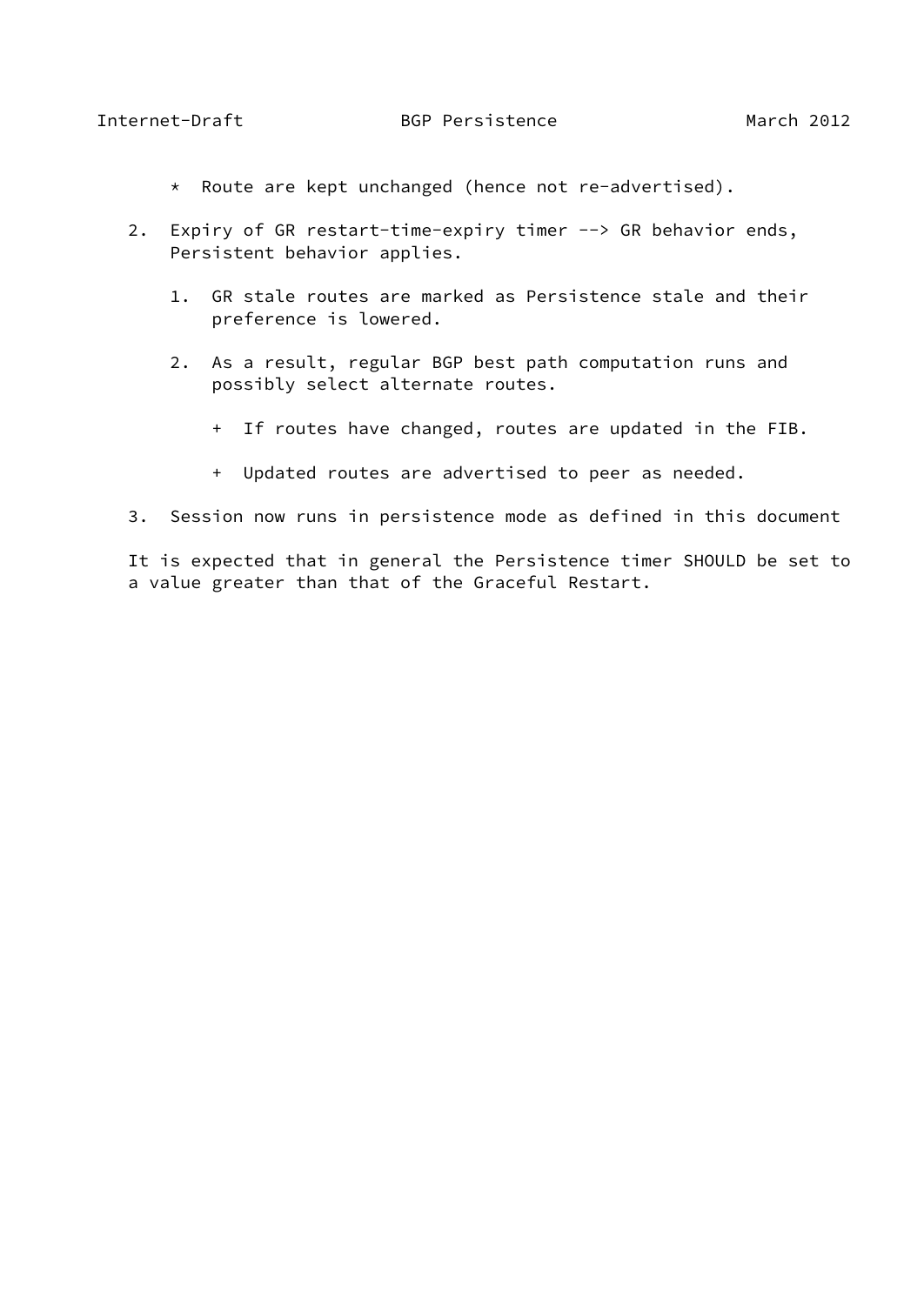<span id="page-18-1"></span>

#### <span id="page-18-0"></span>[8](#page-18-0). Security Considerations

 The security implications of the persistence mechanism defined within in this document are akin to those incurred by the maintenance of stale routing information within a network. This is particularly relevant when considering the maintenance of routing information that is utilised for service segregation - such as MPLS label entries.

 For MPLS VPN services, the effectiveness of the traffic isolation between VPNs relies on the correctness of the MPLS labels between ingress and egress PEs. In particular, when an egress PE withdraws a label L1 allocated to a VPN1 route, this label MUST not be assigned to a VPN route of a different VPN until all ingress PEs stop using the old VPN1 route using L1.

 Such a corner case may happen today, if the propagation of VPN routes by BGP messages between PEs takes more time than the label re allocation delay on a PE. Given that we can generally bound worst case BGP propagation time to a few minutes (e.g. 2-5), the security breach will not occur if PEs are designed to not reallocate a previous used and withdrawn label before a few minutes.

 The problem is made worse with BGP GR between PEs as VPN routes can be stalled for a longer period of time (e.g. 20 minutes).

 This is further aggravated by the BGP persistent extension proposed in this document as VPN routes can be stalled for a much longer period of time (e.g. 2 hours, 1 day).

 Therefore, to avoid VPN breach, before enabling BGP persistence, SPs needs to check how fast a given label can be reused by a PE, taking into account:

- o The load of the BGP route churn on a PE (in term of number of VPN label advertised and churn rate).
- o The label allocation policy on the PE (possibly depending upon the size of pool of the VPN labels (which can be restricted by hardware consideration or others MPLS usages), the label allocation scheme (e.g. per route or per VRF/CE), the re-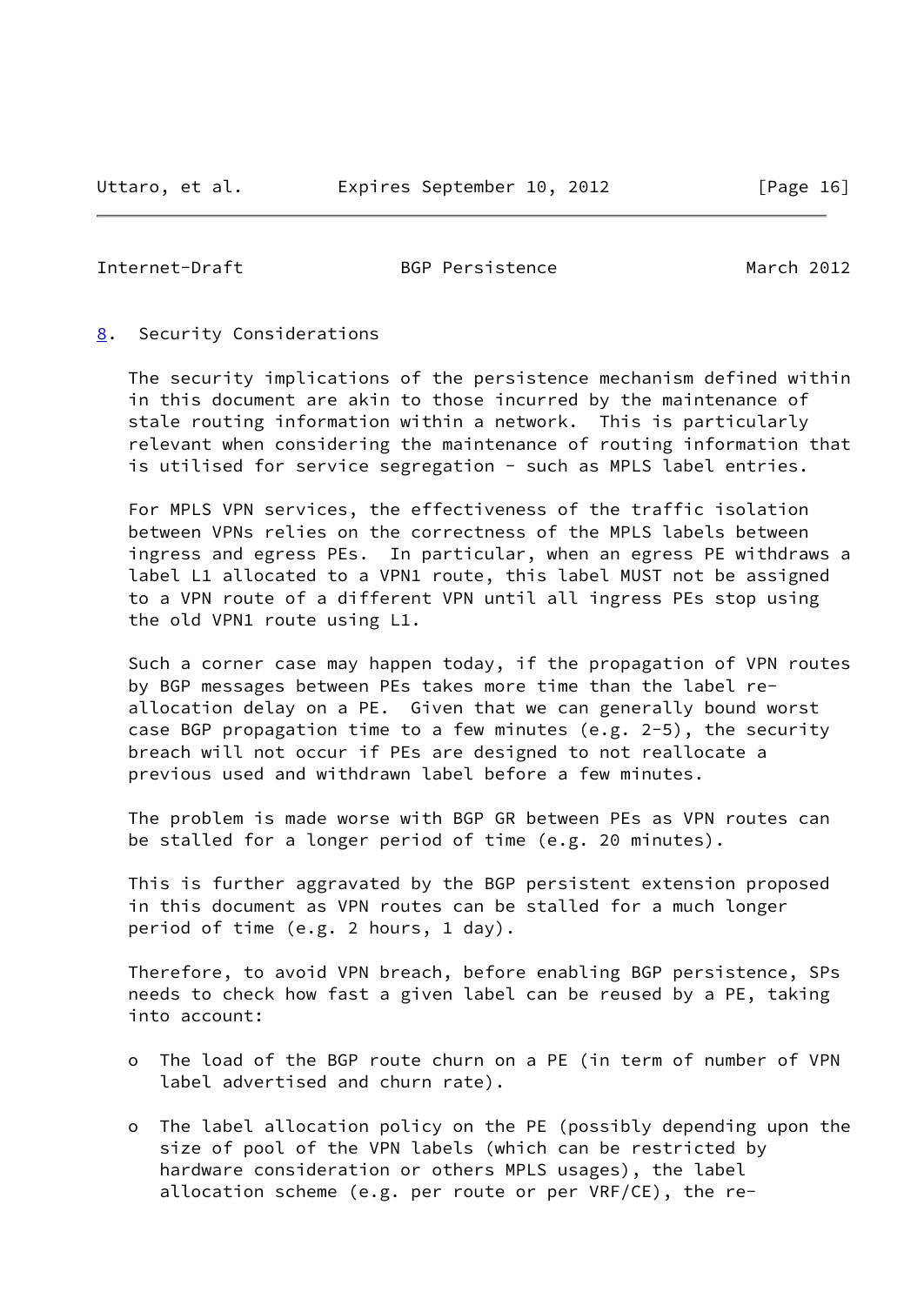allocation policy (e.g. least recently used label...)

 Note that [RFC 4781](https://datatracker.ietf.org/doc/pdf/rfc4781) [[RFC4781\]](https://datatracker.ietf.org/doc/pdf/rfc4781) which defines Graceful Restart Mechanism for BGP with MPLS is also applicable to BGP Persistence.

 In addition to these considerations, the persistence mechanism described within this document is considered to be complex to exploit maliciously - in order to inject packets into a topology, there is a

Uttaro, et al. Expires September 10, 2012 [Page 17]

Internet-Draft BGP Persistence March 2012

 requirement to engineer a specific persistence state between two PE devices, whilst engineering label reallocation to occur in a manner that results in the two topologies overlapping. Such allocation is particularly difficult to engineer (since it is typically an internal mechanism of an LSR).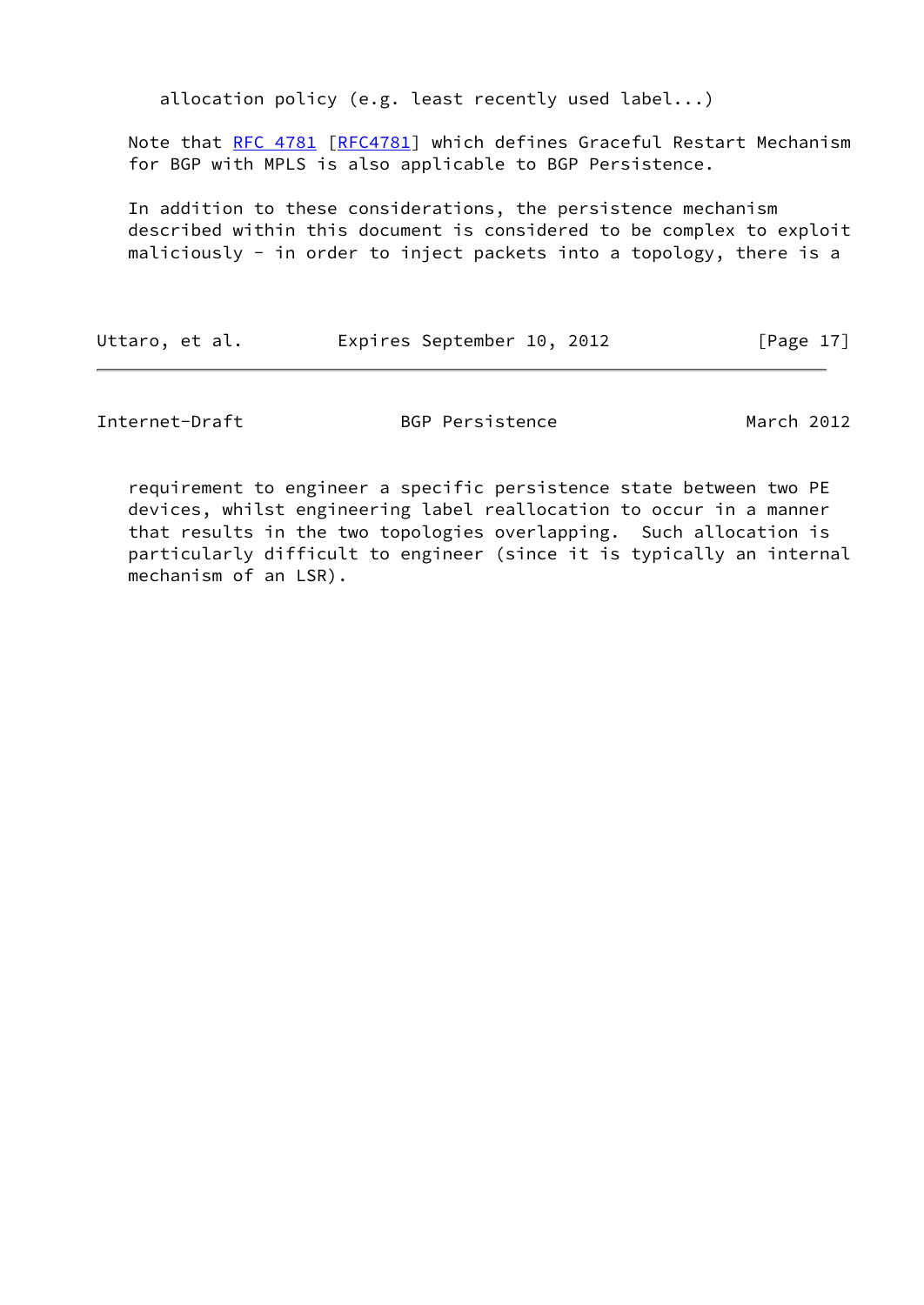| Uttaro, et al. | Expires September 10, 2012 |  | [Page 18] |
|----------------|----------------------------|--|-----------|
|----------------|----------------------------|--|-----------|

<span id="page-20-1"></span>

| Internet-Draft | BGP Persistence | March 2012 |  |
|----------------|-----------------|------------|--|
|                |                 |            |  |

<span id="page-20-0"></span>[9](#page-20-0). IANA Considerations

 IANA shall assigned community values from BGP well-known communities registry[a] for the DO-NOT-PERSIST and STALE communities.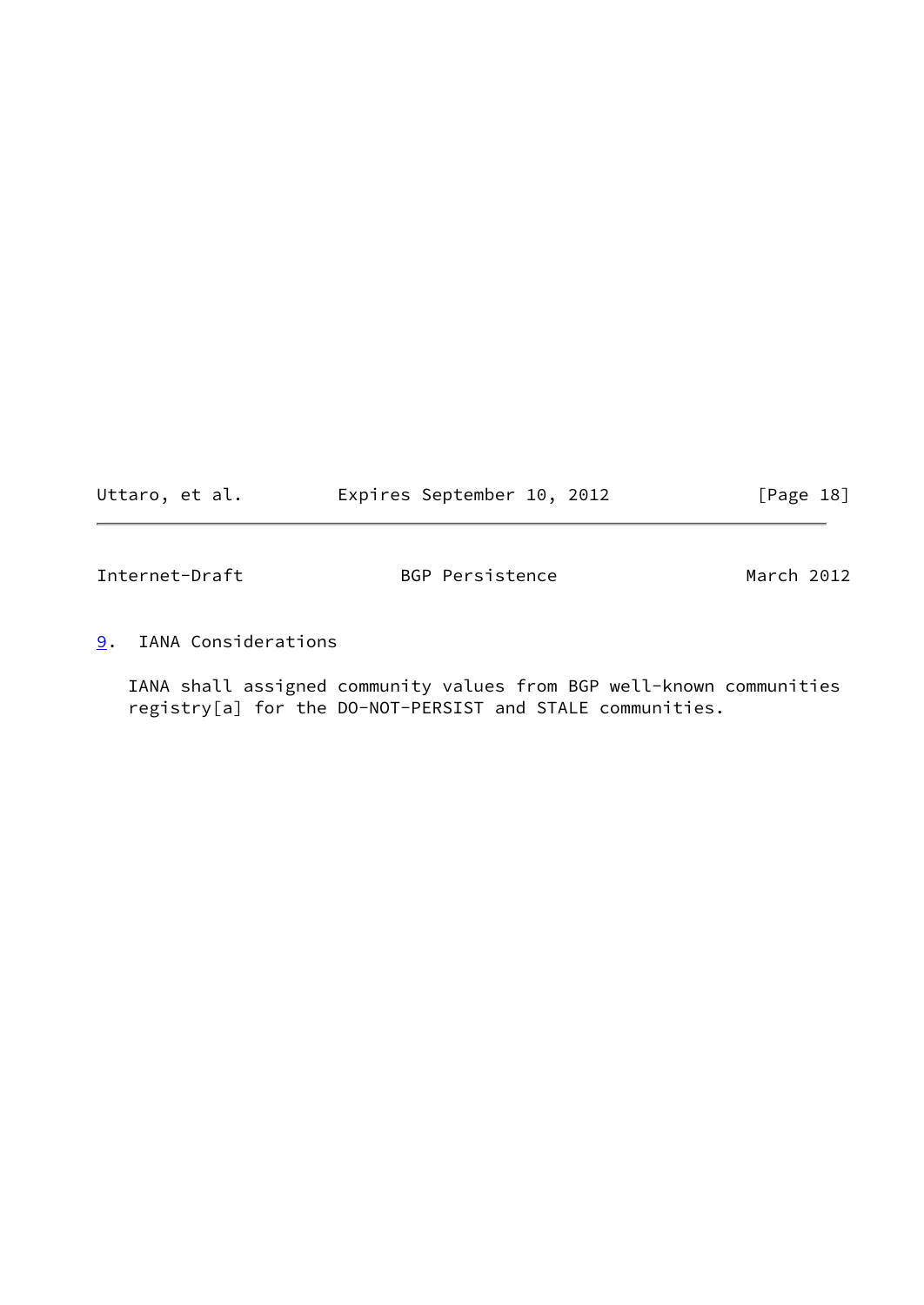Uttaro, et al. **Expires September 10, 2012** [Page 19]

<span id="page-21-1"></span>Internet-Draft BGP Persistence March 2012

<span id="page-21-0"></span>[10.](#page-21-0) Acknowledgements

 We would like to acknowledge Roberto Fragassi (Alcatel-Lucent), John Medamana, (AT&T) Han Nguyen (AT&T), Jeffrey Haas (Juniper), Nabil Bitar (Verizon), Nicolai Leymann (DT) for their contributions to this document.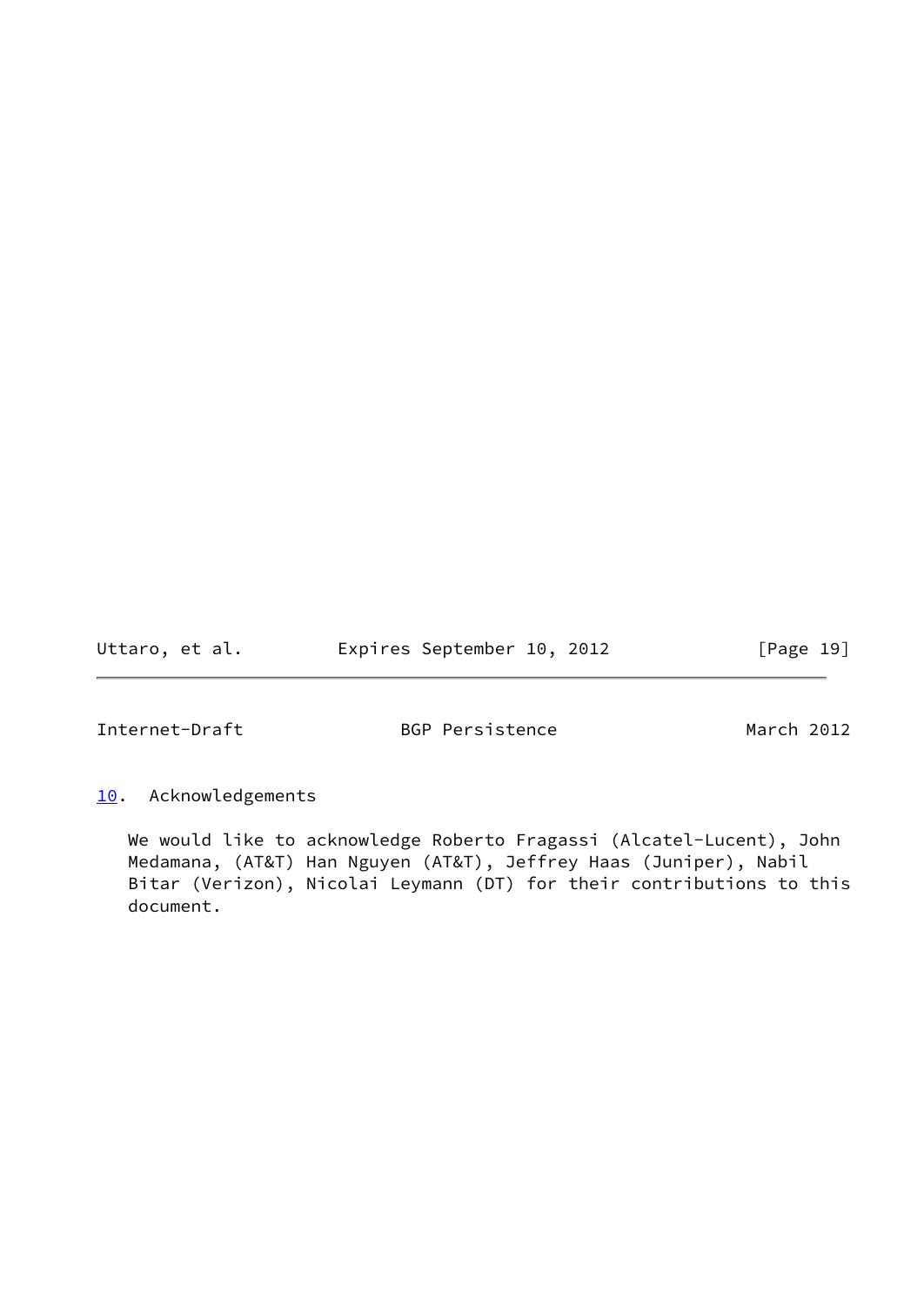<span id="page-22-1"></span>

| Uttaro, et al. | Expires September 10, 2012 |  | [Page 20] |  |
|----------------|----------------------------|--|-----------|--|
|                |                            |  |           |  |

<span id="page-22-0"></span>[11.](#page-22-0) References

<span id="page-22-2"></span>[11.1](#page-22-2). Normative References

- <span id="page-22-3"></span> [I-D.ietf-idr-custom-decision] White, R. and A. Retana, "BGP Custom Decision Process", [draft-ietf-idr-custom-decision-00](https://datatracker.ietf.org/doc/pdf/draft-ietf-idr-custom-decision-00) (work in progress), November 2011.
- [RFC1997] Chandrasekeran, R., Traina, P., and T. Li, "BGP Communities Attribute", [RFC 1997,](https://datatracker.ietf.org/doc/pdf/rfc1997) August 1996.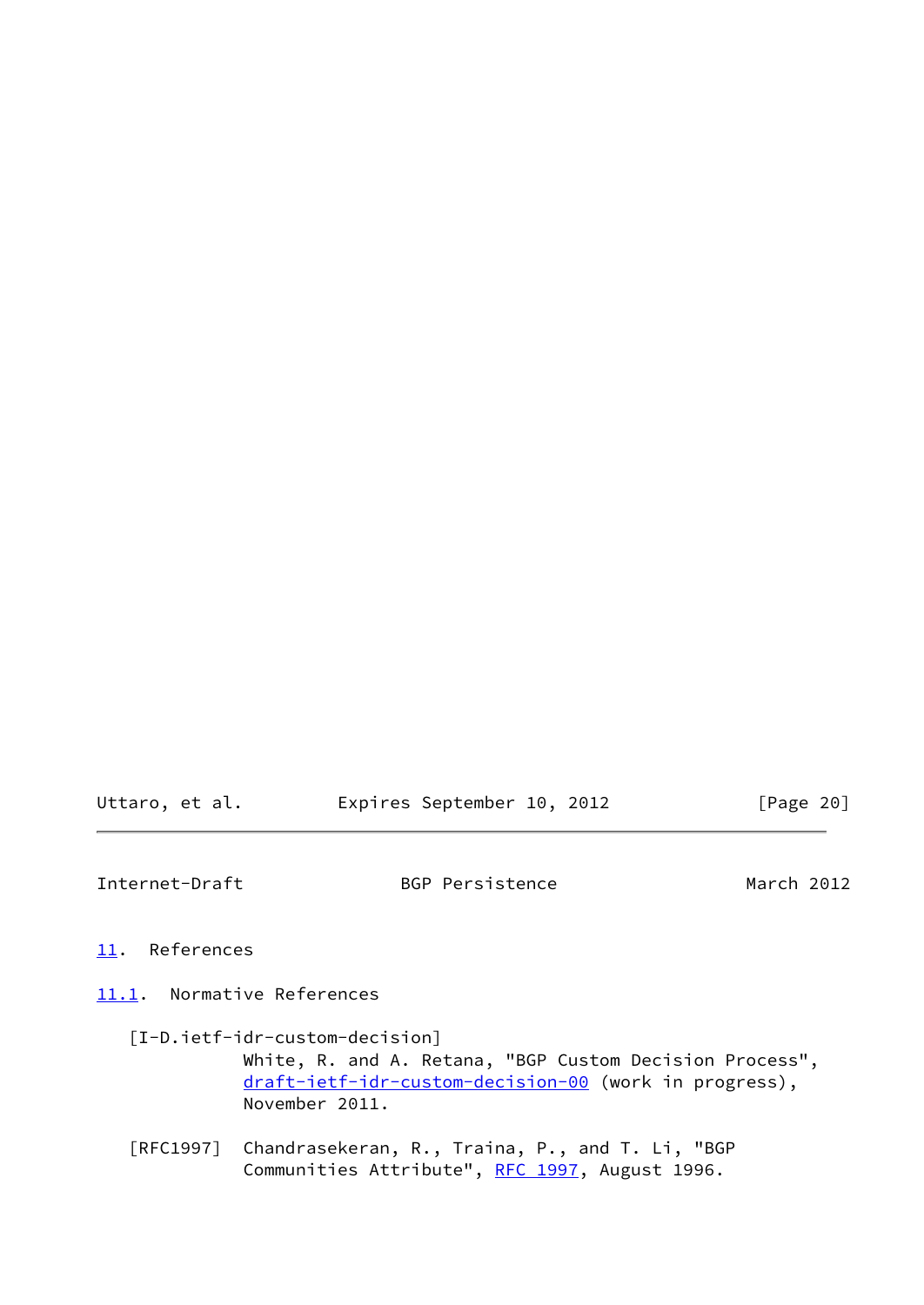- [RFC2119] Bradner, S., "Key words for use in RFCs to Indicate Requirement Levels", [BCP 14](https://datatracker.ietf.org/doc/pdf/bcp14), [RFC 2119](https://datatracker.ietf.org/doc/pdf/rfc2119), March 1997.
- [RFC4271] Rekhter, Y., Li, T., and S. Hares, "A Border Gateway Protocol 4 (BGP-4)", [RFC 4271](https://datatracker.ietf.org/doc/pdf/rfc4271), January 2006.
- [RFC4724] Sangli, S., Chen, E., Fernando, R., Scudder, J., and Y. Rekhter, "Graceful Restart Mechanism for BGP", [RFC 4724](https://datatracker.ietf.org/doc/pdf/rfc4724), January 2007.
- <span id="page-23-0"></span>[11.2](#page-23-0). Informative References
	- [RFC4364] Rosen, E. and Y. Rekhter, "BGP/MPLS IP Virtual Private Networks (VPNs)", [RFC 4364](https://datatracker.ietf.org/doc/pdf/rfc4364), February 2006.
	- [RFC4781] Rekhter, Y. and R. Aggarwal, "Graceful Restart Mechanism for BGP with MPLS", [RFC 4781,](https://datatracker.ietf.org/doc/pdf/rfc4781) January 2007.

<span id="page-23-2"></span>

| Uttaro, et al. |  | Expires September 10, 2012 |  |  | [Page 21] |  |
|----------------|--|----------------------------|--|--|-----------|--|
|----------------|--|----------------------------|--|--|-----------|--|

<span id="page-23-1"></span>[Appendix A.](#page-23-1) [Appendix A.](#page-23-1) Changes / Author Notes

[RFC Editor: Please remove this section before publication ]

Changes  $-01$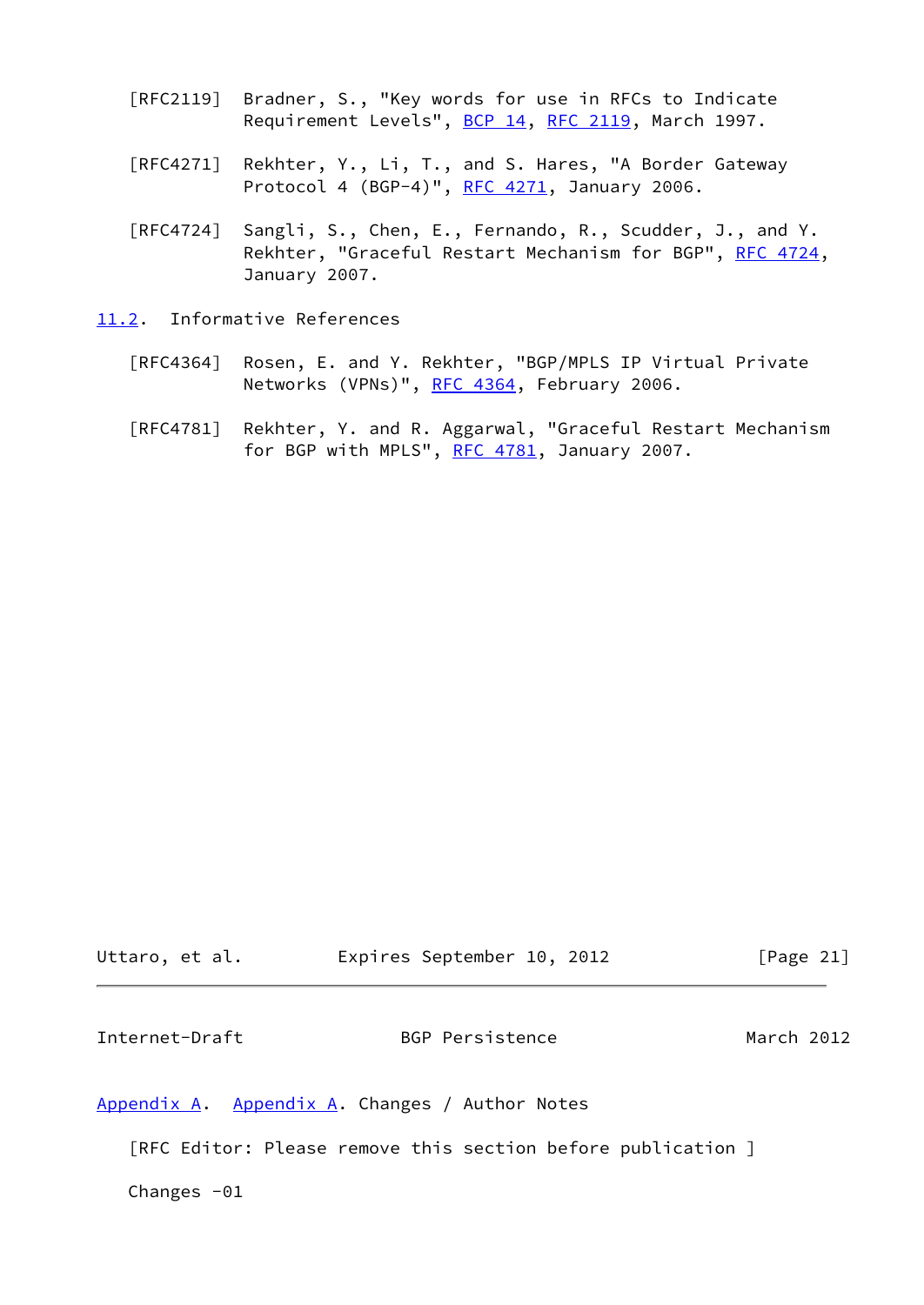- o PERSIST community removed
- o Use of local\_pref or cost\_community to lower the preference of the path within an AS. Between AS, the STALE community is used to convey the information.
- o Deployment considerations section enhanced.
- o Introduction explains why GR and persistence are different and target different needs.
- o Security section refer to RFC [RFC 4781](https://datatracker.ietf.org/doc/pdf/rfc4781).
- o New section describing interaction between GR and Persistence.

Uttaro, et al. **Expires September 10, 2012** [Page 22]

<span id="page-24-0"></span>Internet-Draft BGP Persistence March 2012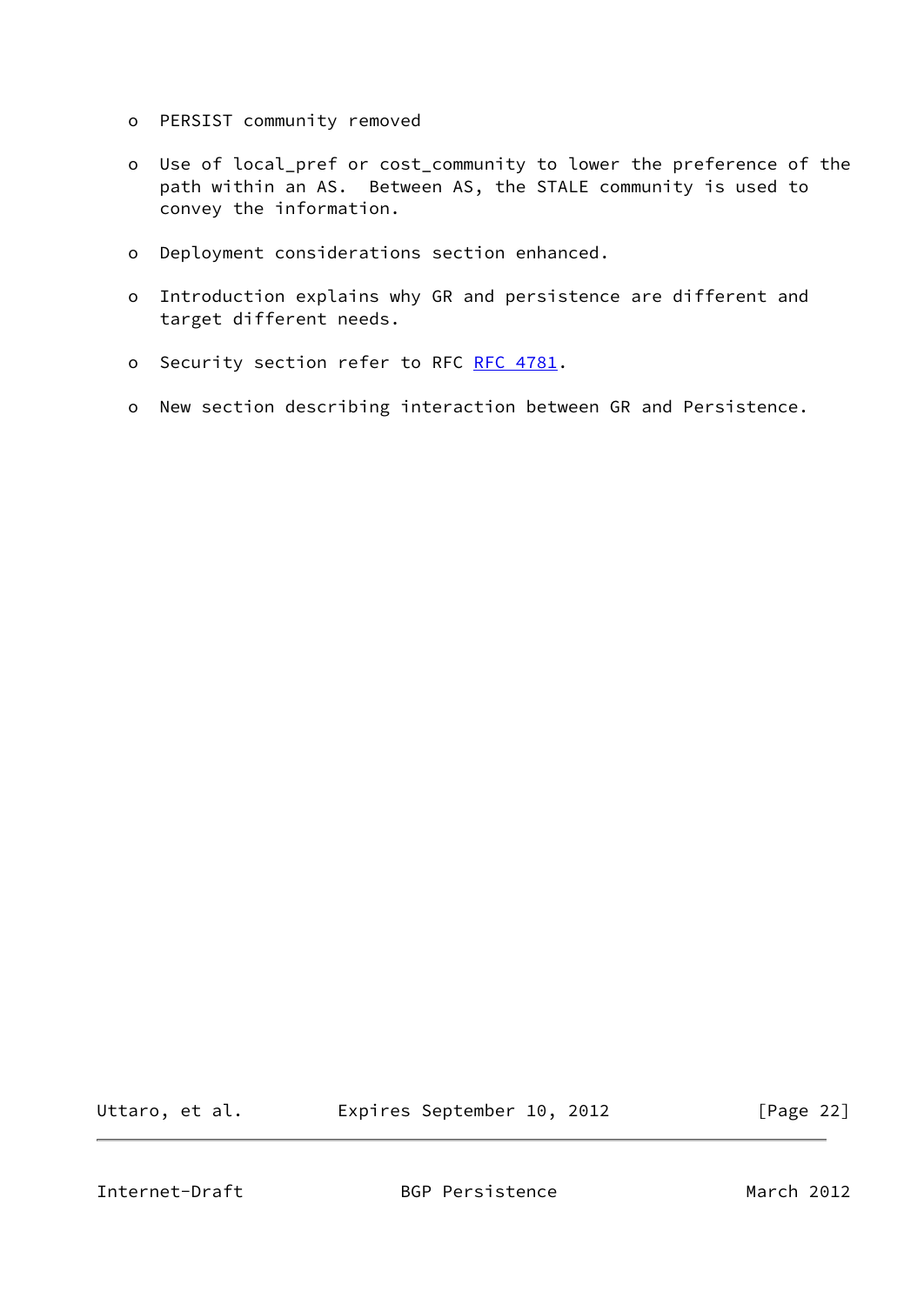Authors' Addresses James Uttaro AT&T 200 S. Laurel Avenue Middletown, NJ 07748 USA Email: ju1738@att.com Adam Simpson Alcatel-Lucent 600 March Road Ottawa, Ontario K2K 2E6 Canada Email: adam.simpson@alcatel-lucent.com Rob Shakir Cable&Wireless Worldwide London UK Email: rjs@cw.net URI: <http://www.cw.com/> Clarence Filsfils Cisco Systems Brussels 1000 BE Email: cf@cisco.com Pradosh Mohapatra Cisco Systems 170 W. Tasman Drive San Jose, CA 95134 USA Email: pmohapat@cisco.com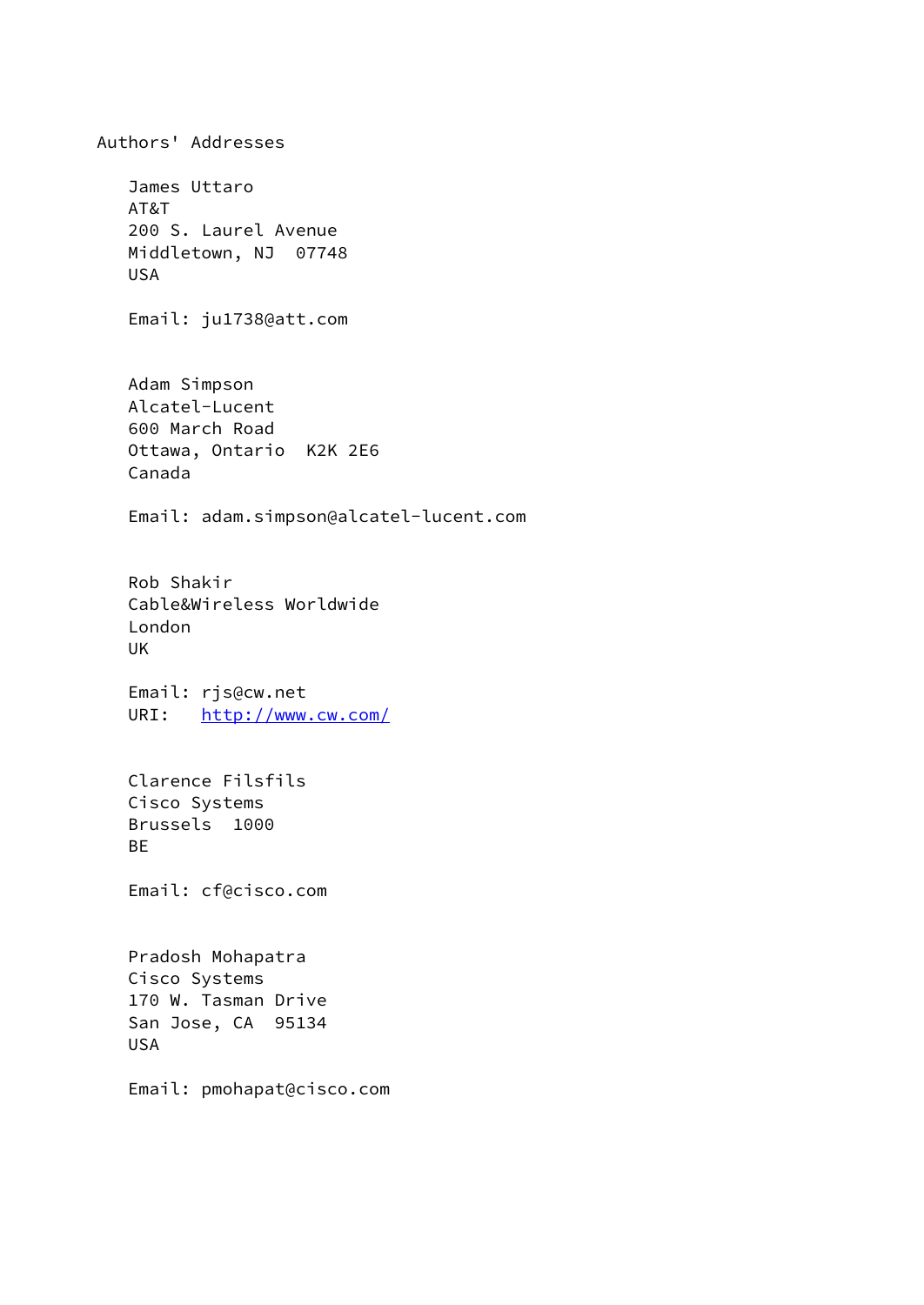Bruno Decraene France Telecom 38-40 Rue de General Leclerc 92794 Issy Moulineaux cedex 9 France

Email: bruno.decraene@orange.com

 John Scudder Juniper Networks 1194 N. Mathilda Ave Sunnyvale, CA 94089 USA

Email: jgs@juniper.net

 Yakov Rekhter Juniper Networks

Email: yakov@juniper.net